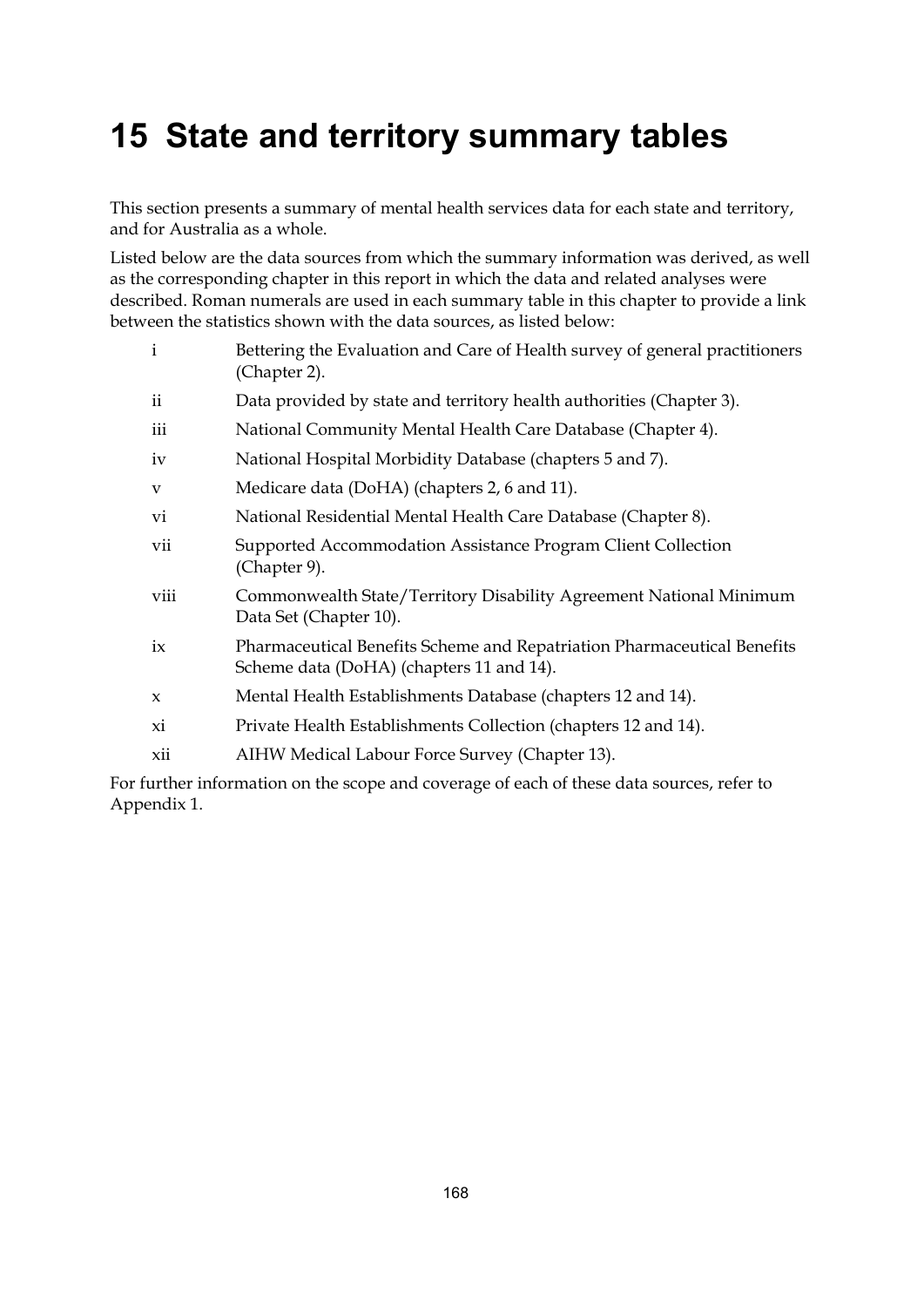# **15.1 New South Wales**

# **Table 15.1: Mental health services, New South Wales, 2002–03 to 2007–08**

| <b>Mental health services</b>                                                                              | 2002-03   | 2003-04   | 2004-05   | 2005-06   | 2006-07   | 2007-08   |
|------------------------------------------------------------------------------------------------------------|-----------|-----------|-----------|-----------|-----------|-----------|
| Estimated number of mental health-related                                                                  |           |           |           |           |           |           |
| general practice encounters <sup>(a)(i)</sup>                                                              | 3,158,925 | 3,061,082 | 3,576,947 | 3,431,919 | 3,461,510 | 3,828,548 |
| 95% lower confidence limit                                                                                 | 2,920,602 | 2,851,222 | 3,252,254 | 3,184,730 | 3,199,179 | 3,474,766 |
| 95% upper confidence limit                                                                                 | 3,397,256 | 3,270,956 | 3,901,674 | 3,679,130 | 3,723,878 | 4,182,360 |
| Mental health-related occasions of service in<br>emergency departments in public hospitals <sup>(ii)</sup> | n.a.      | n.a.      | *53,549   | *58,920   | 77,699    | n.a.      |
| Community mental health care service<br>contacts <sup>(iii)</sup>                                          | 1,301,233 | 1,431,729 | 1,363,770 | 1,832,177 | 1,828,468 | n.a.      |
| Ambulatory-equivalent mental health-related<br>hospital separations <sup>(v)</sup>                         | 32,579    | 32,026    | 32,950    | 34,030    | 38,119    | n.a.      |
| With specialised psychiatric care                                                                          | 26,473    | 26,752    | 28,093    | 29,151    | 28,852    | n.a.      |
| Public hospitals                                                                                           | 8,893     | 8,310     | 7,155     | 7,060     | 4,835     | n.a.      |
| Private hospitals                                                                                          | 17,580    | 18,442    | 20,938    | 22,091    | 24,017    | n.a.      |
| Without specialised psychiatric care                                                                       | 6,106     | 5,274     | 4,857     | 4,879     | 9,267     | n.a.      |
| Public hospitals                                                                                           | 3,782     | 3,830     | 4,617     | 4,604     | 7,081     | n.a.      |
| Private hospitals                                                                                          | 2,324     | 1,444     | 240       | 275       | 2,186     | n.a.      |
| Medicare-subsidised psychiatrist services <sup>(v)</sup>                                                   | 666,357   | 637,441   | 627,107   | 615,006   | 608,203   | 598,644   |
| Mental health-related hospital separations <sup>(iv)</sup>                                                 | 60,703    | 62,864    | 63,664    | 67,773    | 69,251    | n.a.      |
| With specialised psychiatric care                                                                          | 34,948    | 36,070    | 36,517    | 38,413    | 39,259    | n.a.      |
| Public hospitals                                                                                           | 27,815    | 29,103    | 28,462    | 29,983    | 31,787    | n.a.      |
| Private hospitals                                                                                          | 7,133     | 6,967     | 8,055     | 8,430     | 7,472     | n.a.      |
| Without specialised psychiatric care                                                                       | 25,755    | 26,794    | 27,147    | 29,360    | 29,992    | n.a.      |
| Public hospitals                                                                                           | 23,165    | 24,305    | 25,995    | 28,097    | 27,876    | n.a.      |
| Private hospitals                                                                                          | 2,590     | 2,489     | 1,152     | 1,263     | 2,116     | n.a.      |
| Episodes of residential mental health care <sup>(vi)</sup>                                                 | n.a.      | n.a.      | 388       | 436       | 393       | n.a.      |
| SAAP mental health-related closed support<br>periods <sup>(vii)</sup>                                      | 3,001     | 3,276     | 3,569     | 4,757     | 5,951     | n.a.      |
| Accommodated                                                                                               | 2,443     | 2,521     | 2,646     | 3,514     | 3,937     | n.a.      |
| Supported                                                                                                  | 558       | 755       | 923       | 1,243     | 2,014     | n.a.      |
| CSTDA-funded service users with a psychiatric<br>disability <sup>(viii)</sup>                              | n.a.      | 6,217     | 6,495     | 6,834     | 10,065    | n.a.      |
| Residential care                                                                                           | n.a.      | 1,072     | 1,142     | 1,218     | 1,304     | n.a.      |
| Non-residential care                                                                                       | n.a.      | 5,993     | 6,175     | 6,432     | 9,726     | n.a.      |

(a) The estimated number of encounters is based on the proportion of encounters in the BEACH survey of general practice activity that are mental health-related, multiplied by the total number of Medicare services for Non-Referred (GP) Attendances (excluding Practice Nurse items) as reported by the Department of Health and Ageing (DoHA 2008b).

n.a. Not available.

Indicates where previously published data have been revised.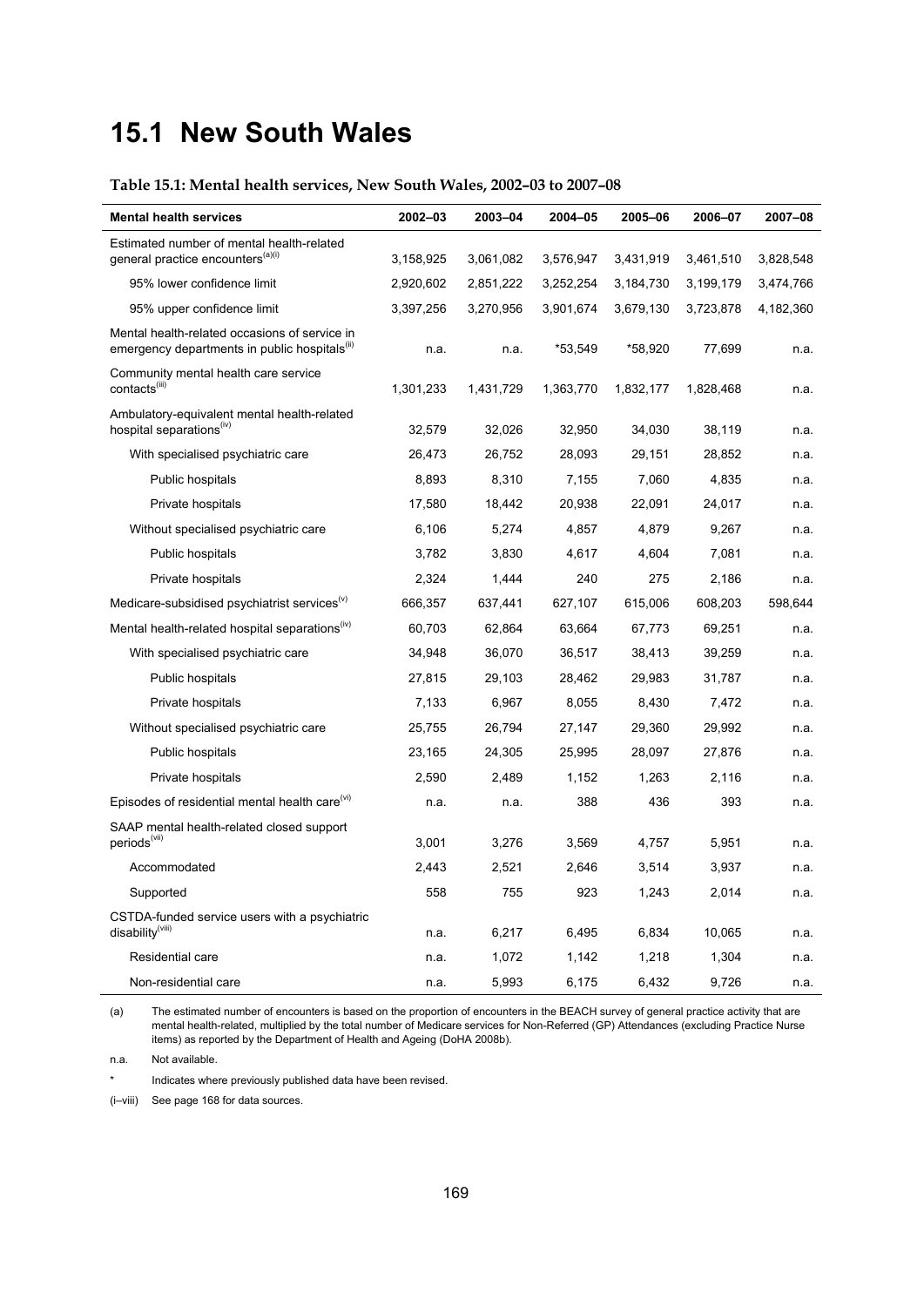| Mental health-related prescriptions                                                  | 2003-04    | 2004-05    | 2005-06    | 2006-07    | 2007-08   |
|--------------------------------------------------------------------------------------|------------|------------|------------|------------|-----------|
| PBS and RPBS-subsidised prescriptions by<br>psychiatrists                            | *608.856   | *606.486   | *584.588   | 581.299    | 568.586   |
| PBS and RPBS-subsidised mental health-<br>related prescriptions by non-psychiatrists | *5.666.339 | *5.801.364 | *5.682.918 | *5.659.482 | 5,581,229 |
|                                                                                      |            |            |            |            |           |

# **Table 15.2: Mental health-related prescriptions, New South Wales, 2003–04 to 2007–08(ix)**

\* Indicates where previously published data have been revised.

(ix) See page 168 for data source.

#### **Table 15.3: Mental health facilities, New South Wales, 2002–03 to 2006–07**

| <b>Mental health facilities</b>                                                      | $2002 - 03$ | 2003-04 | 2004-05 | 2005-06  | 2006-07 |
|--------------------------------------------------------------------------------------|-------------|---------|---------|----------|---------|
| Public psychiatric hospitals <sup>(a)(x)</sup>                                       |             |         |         |          |         |
| Number of hospitals                                                                  | 9           | 10      | 10      | 8        | 8       |
| Average available beds                                                               | 1,166       | 1,237   | 1,161   | $*1,064$ | 1,060   |
| Public acute hospitals with a specialised psychiatric unit or ward <sup>(a)(x)</sup> |             |         |         |          |         |
| Number of hospitals                                                                  | 42          | 44      | 42      | 46       | 46      |
| Average available beds                                                               | 810         | 911     | 895     | $*1,159$ | 1,227   |
| Private psychiatric hospitals <sup>(b)(xi)</sup>                                     |             |         |         |          |         |
| Number of hospitals                                                                  | 9           | 9       | 9       | 9        | 9       |
| Average available beds                                                               | 531         | *508    | 494     | 512      | 537     |
| Government-operated residential mental health services <sup>(x)</sup>                |             |         |         |          |         |
| Number of services <sup>(c)</sup>                                                    | 6           | 7       | 5       | 19       | 20      |
| Average available beds                                                               | 138         | 137     | 138     | 296      | 291     |

(a) The number of hospitals reported can be affected by administrative and/or reporting arrangements and is not necessarily a measure of the number of physical hospitals buildings or campuses. Data from 2002–03 to 2004–05 were sourced from the National Public Hospitals Establishments Database and therefore may differ from 2005–06 and 2006–07 data due to definitions and reporting requirements.

(b) The ABS defines private psychiatric hospitals as those that are licensed or approved by a state or territory health authority and for which 50% or more of the total patient days were for psychiatric patients.

(c) The count of government-operated residential mental health services can be affected by administrative and/or reporting arrangements and is not necessarily a measure of the number of service outlets.

Indicates where previously published data have been revised.

(x-xi) See page 168 for data sources.

### **Table 15.4: Workforce: psychiatrists and psychiatrists-in-training, New South Wales, 2001–2006(xii)**

| Workforce                                                                    | 2001 | 2002 | 2003 | 2004 | 2005  | 2006  |
|------------------------------------------------------------------------------|------|------|------|------|-------|-------|
| Full-time-equivalent employed psychiatrists<br>and psychiatrists-in-training | 922  | .094 | .063 | .129 | 1.144 | 1.140 |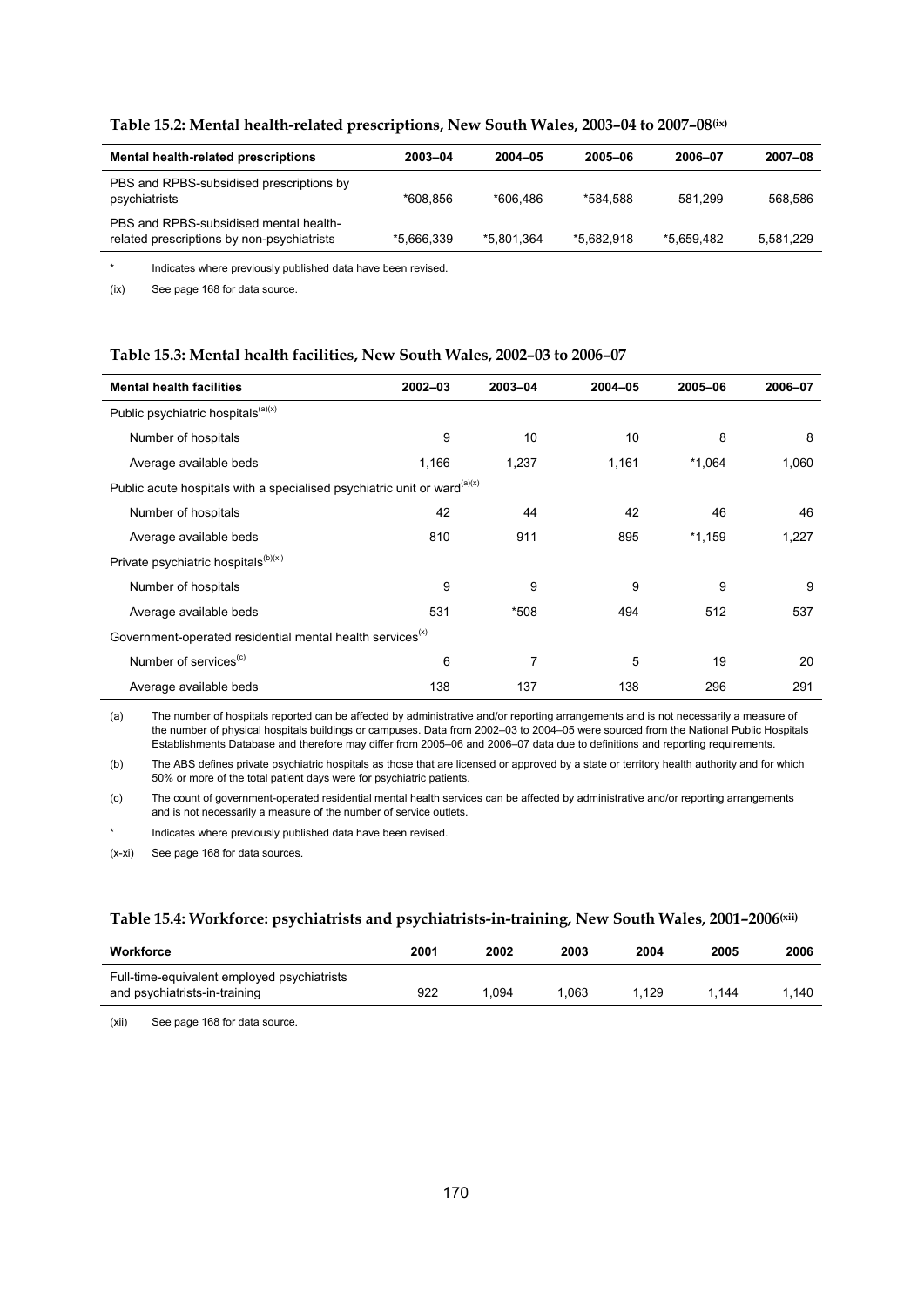**Table 15.5: Recurrent expenditure (\$'000)(a) for specialised mental health services, New South Wales, 2002–03 to 2007–08, constant prices(b)**

| Mental health expenditure                                                                                                  | $2002 - 03$ | 2003-04 | 2004-05 | 2005-06 | 2006-07 | 2007-08 |
|----------------------------------------------------------------------------------------------------------------------------|-------------|---------|---------|---------|---------|---------|
| Total recurrent expenditure for public<br>psychiatric hospitals <sup>(c)(x)</sup>                                          | 187,100     | 201,663 | 192,466 | 198,961 | 188,815 | n.a.    |
| Total recurrent expenditure for public acute<br>hospitals with a specialised psychiatric unit or<br>ward <sup>(c)(x)</sup> | 208,079     | 229,060 | 248,305 | 280,150 | 309.655 | n.a.    |
| Total recurrent expenditure for community<br>mental health care services <sup>(c)(x)</sup>                                 | 307,452     | 315,125 | 308,690 | 323,882 | 333,722 | n.a.    |
| Total recurrent expenditure for residential<br>mental health services <sup>(c)(d)(x)</sup>                                 | 32,258      | 30,045  | 25,663  | 25,542  | 27,861  | n.a.    |
| Total recurrent expenditure for private<br>psychiatric hospitals <sup>(e)(xi)</sup>                                        | 68,537      | 64,839  | 60,941  | 60,387  | 64,042  | n.a.    |
| Medicare expenditure on services provided by<br>psychiatrists <sup>(v)</sup>                                               | 77.387      | 77.538  | 83.383  | 84.306  | 88.576  | 92,389  |
| Medicare expenditure on services provided by<br>general practitioners <sup>(v)</sup>                                       | 227         | 861     | 1,173   | 1,847   | 28,115  | 54,258  |
| Medicare expenditure on services provided by<br>psychologists <sup>(v)</sup>                                               |             |         | 506     | 1,052   | 19,168  | 61,011  |
| PBS and RPBS expenditure on prescriptions<br>by psychiatrists <sup>(ix)</sup>                                              | n.a.        | 38,004  | 39,718  | 41,254  | 42,411  | 42,650  |
| PBS and RPBS expenditure on mental<br>health-related prescriptions by<br>non-psychiatrists <sup>(ix)</sup>                 | n.a.        | 149,204 | 155,936 | 157,380 | 166,158 | 178,551 |

(a) Expenditure excludes depreciation.

(b) Constant prices are referenced to 2006–07 and are adjusted for inflation. See Appendix 2 for deflator description.

(c) Data from 2002–03 to 2004–05 were sourced from the National Mental Health Report (DoHA 2008c).

(d) Residential mental health services includes non-government-operated residential mental health facilities in receipt of funding from state and/or federal government, as reported in the National Mental Health Establishments Database.

(e) The ABS defines private psychiatric hospitals as those that are licensed or approved by a state or territory health authority and for which 50% or more of the total patient days were for psychiatric patients.

n.a. Not available.

Not applicable.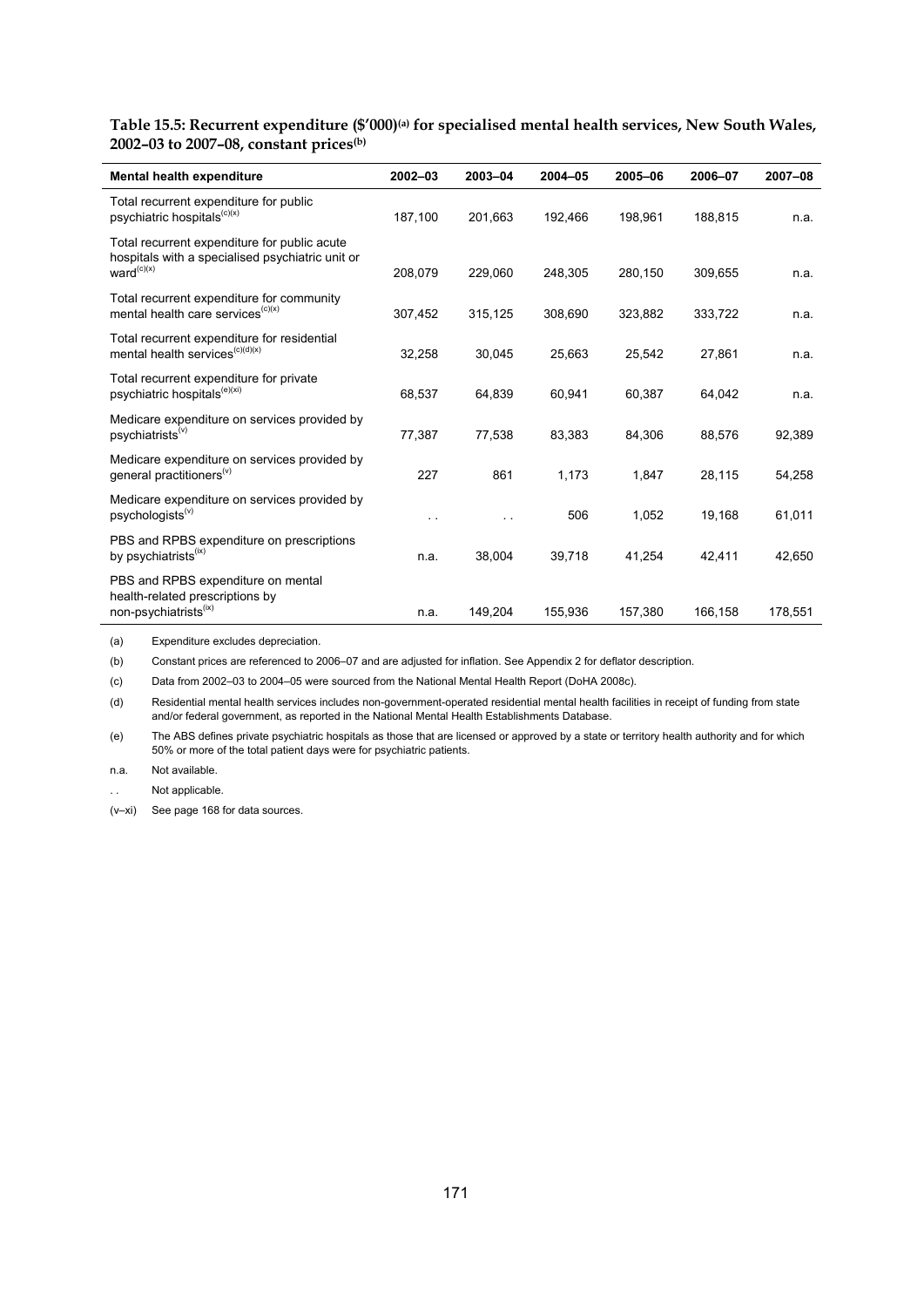# **15.2 Victoria**

# **Table 15.6: Mental health services, Victoria, 2002–03 to 2007–08**

| <b>Mental health services</b>                                                                              | 2002-03   | 2003-04   | 2004-05   | 2005-06   | 2006-07   | 2007-08   |
|------------------------------------------------------------------------------------------------------------|-----------|-----------|-----------|-----------|-----------|-----------|
| Estimated number of mental health-related                                                                  |           |           |           |           |           |           |
| general practice encounters <sup>(a)(i)</sup>                                                              | 2,825,914 | 2,665,939 | 2,823,060 | 3,242,467 | 2,756,515 | 3,304,636 |
| 95% lower confidence limit                                                                                 | 2,477,470 | 2,426,857 | 2,543,588 | 2,813,312 | 2,511,151 | 3,014,808 |
| 95% upper confidence limit                                                                                 | 3,174,347 | 2,905,008 | 3,102,549 | 3,671,599 | 3,001,882 | 3,594,468 |
| Mental health-related occasions of service in<br>emergency departments in public hospitals <sup>(ii)</sup> | n.a.      | n.a.      | 28,757    | 31,329    | 33,743    | n.a.      |
| Community mental health care service<br>contacts <sup>(iii)</sup>                                          | 1,610,674 | 1,599,800 | 1,778,559 | 1,833,205 | 1,830,278 | n.a.      |
| Ambulatory-equivalent mental health-related<br>hospital separations <sup>(iv)</sup>                        | 38,985    | 41,250    | 43,165    | 42,855    | 38,468    | n.a.      |
| With specialised psychiatric care                                                                          | 31,483    | 32,568    | 33,525    | 33,437    | 30,363    | n.a.      |
| Public hospitals                                                                                           | 1,099     | 624       | 729       | 237       | 253       | n.a.      |
| Private hospitals                                                                                          | 30,384    | 31,944    | 32,796    | 33,200    | 30,110    | n.a.      |
| Without specialised psychiatric care                                                                       | 7,502     | 8,682     | 9,640     | 9,418     | 8,105     | n.a.      |
| Public hospitals                                                                                           | 5,129     | 5,758     | 5,593     | 5,721     | 5,202     | n.a.      |
| Private hospitals                                                                                          | 2,373     | 2,924     | 4,047     | 3,697     | 2,903     | n.a.      |
| Medicare-subsidised psychiatrist services <sup>(v)</sup>                                                   | 667,309   | 658,143   | 650,089   | 663,942   | 656,061   | 634,508   |
| Mental health-related hospital separations <sup>(iv)</sup>                                                 | 47,913    | 48,558    | 49,227    | 50,980    | 52,925    | n.a.      |
| With specialised psychiatric care                                                                          | 24,341    | 25,097    | 24,858    | 25,696    | 27,456    | n.a.      |
| Public hospitals                                                                                           | 17,712    | 18,192    | 17,356    | 17,230    | 17,863    | n.a.      |
| Private hospitals                                                                                          | 6,629     | 6,905     | 7,502     | 8,466     | 9,593     | n.a.      |
| Without specialised psychiatric care                                                                       | 23,572    | 23,461    | 24,369    | 25,284    | 25,469    | n.a.      |
| Public hospitals                                                                                           | 20,045    | 20,486    | 21,968    | 22,801    | 22,962    | n.a.      |
| Private hospitals                                                                                          | 3,527     | 2,975     | 2,401     | 2,483     | 2,507     | n.a.      |
| Episodes of residential mental health care <sup>(vi)</sup>                                                 | n.a.      | n.a.      | 728       | 791       | 1,003     | n.a.      |
| SAAP mental health-related closed support                                                                  |           |           |           |           |           |           |
| periods <sup>(vii)</sup>                                                                                   | 4,019     | 5,071     | 4,579     | 8,877     | 11,066    | n.a.      |
| Accommodated                                                                                               | 1,689     | 1,872     | 2,188     | 3,125     | 3,058     | n.a.      |
| Supported                                                                                                  | 2,330     | 3,199     | 2,391     | 5,752     | 8,008     | n.a.      |
| CSTDA-funded service users with a psychiatric<br>disability <sup>(viii)</sup>                              | n.a.      | 16,556    | 18,798    | 20,784    | 22,862    | n.a.      |
| Residential care                                                                                           | n.a.      | 983       | 948       | 963       | 1,018     | n.a.      |
| Non-residential care                                                                                       | n.a.      | 8,396     | 18,631    | 20,619    | 22,671    | n.a.      |

(a) The estimated number of encounters is based on the proportion of encounters in the BEACH survey of general practice activity that are mental health-related, multiplied by the total number of Medicare services for Non-Referred (GP) Attendances (excluding Practice Nurse items) as reported by the Department of Health and Ageing (DoHA 2008b).

n.a. Not available.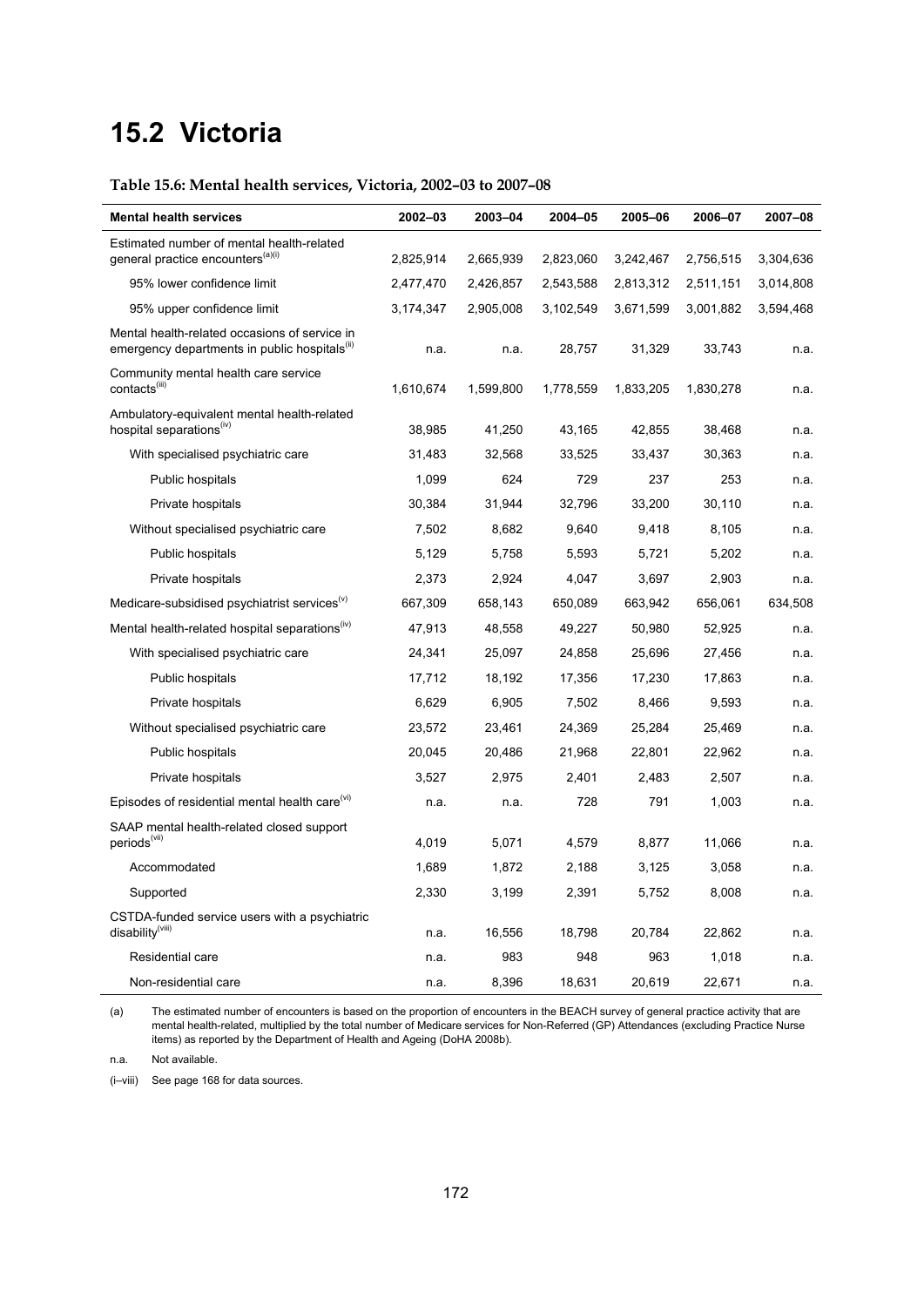| Mental health-related prescriptions                                                  | 2003-04    | 2004-05    | 2005-06    | 2006-07    | 2007-08   |
|--------------------------------------------------------------------------------------|------------|------------|------------|------------|-----------|
| PBS and RPBS-subsidised prescriptions by<br>psychiatrists                            | *563.705   | *581.750   | *571.162   | *562.219   | 548.676   |
| PBS and RPBS-subsidised mental health-<br>related prescriptions by non-psychiatrists | *4,739,793 | *4.915.168 | *4.874.233 | *4.815.883 | 4,772,860 |

#### **Table 15.7: Mental health-related prescriptions, Victoria, 2003–04 to 2007–08(ix)**

Indicates where previously published data have been revised.

(ix) See page 168 for data source.

#### **Table 15.8: Mental health facilities, Victoria, 2002–03 to 2006–07**

| <b>Mental health facilities</b>                                                      | $2002 - 03$ | 2003-04 | $2004 - 05$ | 2005-06 | 2006-07 |
|--------------------------------------------------------------------------------------|-------------|---------|-------------|---------|---------|
| Public psychiatric hospitals <sup>(a)(x)</sup>                                       |             |         |             |         |         |
| Number of hospitals                                                                  | 1           | 1       |             | 2       | 2       |
| Average available beds                                                               | 95          | 115     | 115         | 116     | 134     |
| Public acute hospitals with a specialised psychiatric unit or ward <sup>(a)(x)</sup> |             |         |             |         |         |
| Number of hospitals                                                                  | 37          | 31      | 31          | 34      | 34      |
| Average available beds                                                               | 870         | 916     | 899         | 1,045   | 1,055   |
| Private psychiatric hospitals <sup>(b)(xi)</sup>                                     |             |         |             |         |         |
| Number of hospitals                                                                  | 6           | 6       | 6           | 6       | 6       |
| Average available beds                                                               | 358         | 378     | 423         | 437     | 432     |
| Government-operated residential mental health services <sup>(c)(x)</sup>             |             |         |             |         |         |
| Number of services <sup>(d)</sup>                                                    | 31          | 31      | 30          | 47      | 48      |
| Average available beds                                                               | 893         | 891     | 907         | 962     | 1,002   |

(a) The number of hospitals reported can be affected by administrative and/or reporting arrangements and is not necessarily a measure of the number of physical hospitals buildings or campuses. Data from 2002–03 to 2004–05 were sourced from the National Public Hospitals Establishments Database and therefore may differ from 2005–06 and 2006–07 data due to definitions and reporting requirements.

(b) The ABS defines private psychiatric hospitals as those that are licensed or approved by a state or territory health authority and for which 50% or more of the total patient days were for psychiatric patients.

(c) Data from 2002–03 to 2004–05 was sourced from the National Residential Mental Health Care Database (NRHD). The number of establishments providing residential care services reported to the National Mental Health Establishments Database (NMHED) is larger than the number of establishments reporting to the NRMHCD due to Victoria reporting specialised aged care residential services in the NMHED that are not in scope for the NRMHCD.

(d) The count of government-operated residential mental health services can be affected by administrative and/or reporting arrangements and is not necessarily a measure of the number of service outlets.

(x–xi) See page 168 for data sources.

#### **Table 15.9: Workforce: psychiatrists and psychiatrists-in-training, Victoria, 2001–2006(xii)**

| Workforce                                                                    | 2001 | 2002  | 2003 | 2004  | 2005 | 2006 |
|------------------------------------------------------------------------------|------|-------|------|-------|------|------|
| Full-time-equivalent employed psychiatrists<br>and psychiatrists-in-training | 991  | 047.ا | .049 | 1.076 | .028 | .096 |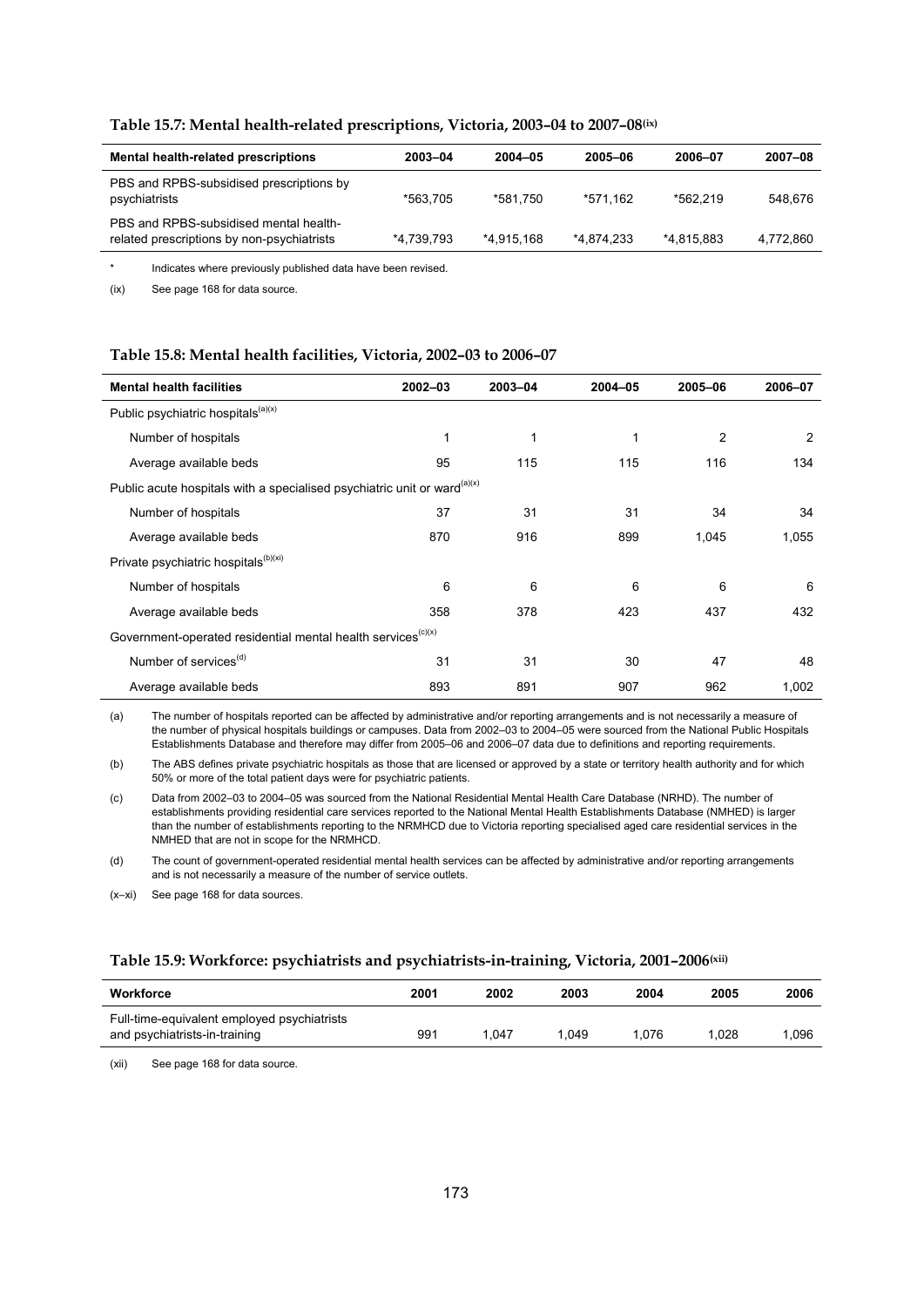# **Table 15.10: Recurrent expenditure (\$'000)(a) for specialised mental health services, Victoria, 2002–03 to 2007–08, constant prices(b)**

| Mental health expenditure                                                                                                  | $2002 - 03$ | 2003-04 | 2004-05 | 2005-06 | 2006-07 | 2007-08 |
|----------------------------------------------------------------------------------------------------------------------------|-------------|---------|---------|---------|---------|---------|
| Total recurrent expenditure for public<br>psychiatric hospitals <sup>(c)(x)</sup>                                          | 37,239      | 37,614  | 39,566  | 31,335  | 32,916  | n.a.    |
| Total recurrent expenditure for public acute<br>hospitals with a specialised psychiatric unit or<br>ward <sup>(c)(x)</sup> | 182.084     | 186.344 | 208.493 | 201,189 | 206.209 | n.a.    |
| Total recurrent expenditure for community<br>mental health care services <sup>(c)(x)</sup>                                 | 243,304     | 250,638 | 271,537 | 281,591 | 285,024 | n.a.    |
| Total recurrent expenditure for residential<br>mental health services <sup>(c)(d)(x)</sup>                                 | 107,235     | 107,738 | 110,768 | 126,259 | 122,026 | n.a.    |
| Total recurrent expenditure for private<br>psychiatric hospitals <sup>(e)(xi)</sup>                                        | 50,798      | 52,709  | 53,083  | 54,418  | 50,534  | n.a.    |
| Medicare expenditure on services provided by<br>psychiatrists <sup>(v)</sup>                                               | 78,196      | 79,847  | 84,863  | 88,696  | 92,826  | 95,558  |
| Medicare expenditure on services provided by<br>general practitioners <sup>(v)</sup>                                       | 215         | 709     | 1,042   | 1,481   | 23,341  | 44,722  |
| Medicare expenditure on services provided by<br>psychologists <sup>(v)</sup>                                               | . .         |         | 392     | 708     | 19,822  | 58,484  |
| PBS and RPBS expenditure on prescriptions<br>by psychiatrists <sup>(ix)</sup>                                              | n.a.        | 33,913  | 37,072  | 39,386  | 39.476  | 39,141  |
| PBS and RPBS expenditure on mental<br>health-related prescriptions by non-<br>psychiatrists <sup>(ix)</sup>                | n.a.        | 132,489 | 139,188 | 141,960 | 148,289 | 156,511 |

(a) Expenditure excludes depreciation.

(b) Constant prices are referenced to 2006–07 and are adjusted for inflation. See Appendix 2 for deflator description.

(c) Data from 2002–03 to 2004–05 were sourced from the National Mental Health Report (DoHA 2008c).

(d) Residential mental health services includes non-government-operated residential mental health facilities in receipt of funding from state and/or federal government, as reported in the National Mental Health Establishments Database.

(e) The ABS defines private psychiatric hospitals as those that are licensed or approved by a state or territory health authority and for which 50% or more of the total patient days were for psychiatric patients.

n.a. Not available.

Not applicable.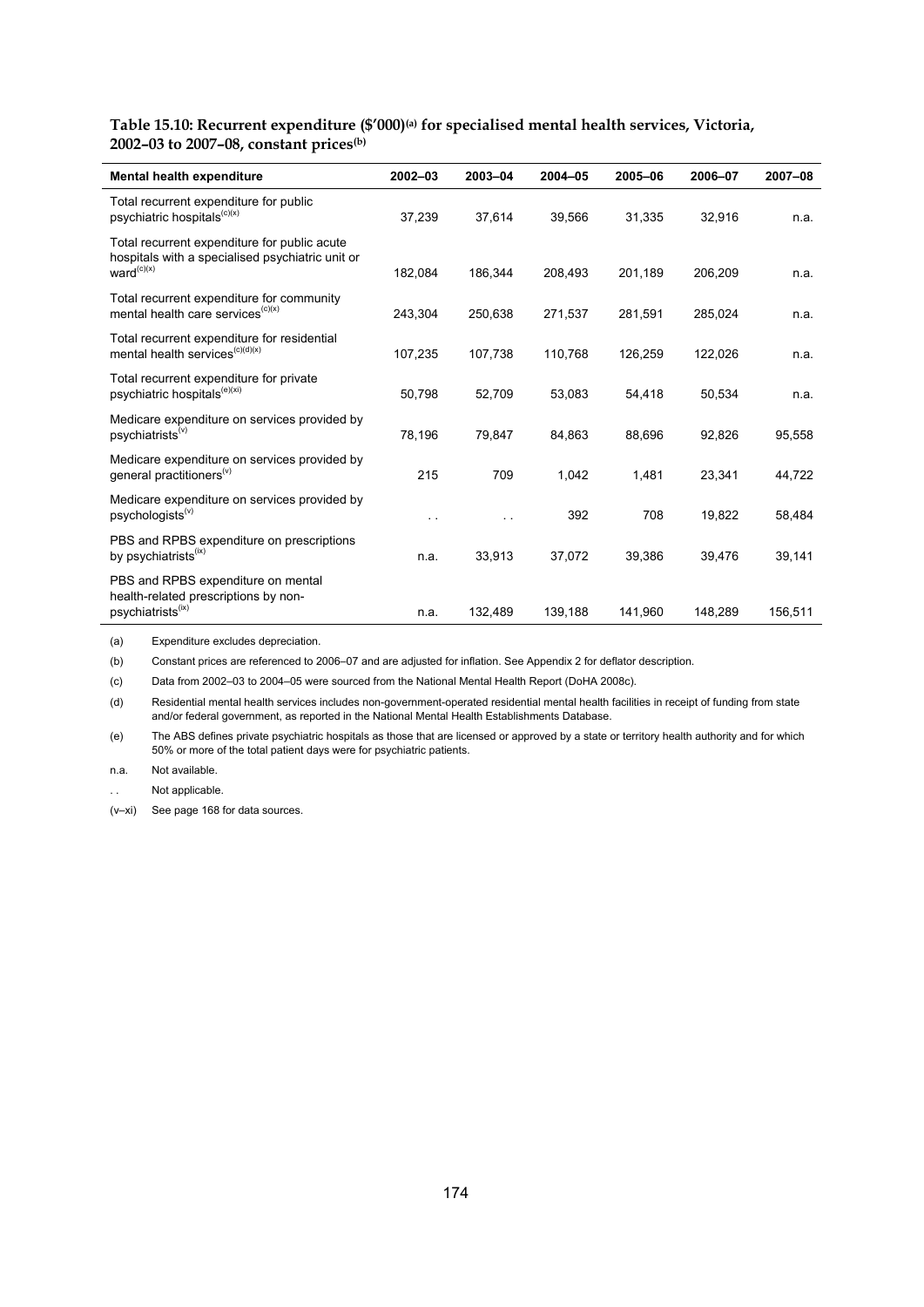# **15.3 Queensland**

# **Table 15.11: Mental health services, Queensland, 2002–03 to 2007–08**

| <b>Mental health services</b>                                                                              | 2002-03   | 2003-04   | 2004-05   | 2005-06       | 2006-07       | 2007-08   |
|------------------------------------------------------------------------------------------------------------|-----------|-----------|-----------|---------------|---------------|-----------|
| Estimated number of mental health-related                                                                  |           |           |           |               |               |           |
| general practice encounters <sup>(a)(i)</sup>                                                              | 1,641,61* | 1,950,654 | 2,002,270 | 2,148,140     | 2,093,580     | 2,282,713 |
| 95% lower confidence limit                                                                                 | 1,499,72* | 1,695,439 | 1,807,137 | 1,870,799     | 1,896,617     | 2,081,241 |
| 95% upper confidence limit                                                                                 | 1,783,50* | 2,205,860 | 2,197,415 | 2,425,495     | 2,290,551     | 2,484,169 |
| Mental health-related occasions of service in<br>emergency departments in public hospitals <sup>(ii)</sup> | n.a.      | n.a.      | 21,393    | 24,306        | 28,608        | n.a.      |
| Community mental health care service<br>contacts <sup>(iii)</sup>                                          | 779,527   | 889,011   | 901,706   | 892,393       | 1,050,960     | n.a.      |
| Ambulatory-equivalent mental health-related<br>hospital separations <sup>(iv)</sup>                        | 23,386    | 23,813    | 24,810    | 25,365        | 27,275        | n.a.      |
| With specialised psychiatric care                                                                          | 19,256    | 19,233    | 19,743    | 19,954        | 21,621        | n.a.      |
| Public hospitals                                                                                           | 3,405     | 3,930     | 3,924     | 1,324         | 947           | n.a.      |
| Private hospitals                                                                                          | 15,851    | 15,303    | 15,819    | 18,630        | 20,674        | n.a.      |
| Without specialised psychiatric care                                                                       | 4,130     | 4,580     | 5,067     | 5,411         | 5,654         | n.a.      |
| Public hospitals                                                                                           | 1,173     | 1,345     | 1,499     | 2,179         | 2,309         | n.a.      |
| Private hospitals                                                                                          | 2,957     | 3,235     | 3,568     | 3,232         | 3,345         | n.a.      |
| Medicare-subsidised psychiatrist services <sup>(v)</sup>                                                   | 344,217   | 344,548   | 352,380   | 365,911       | 357,166       | 353,476   |
| Mental health-related hospital separations <sup>(iv)</sup>                                                 | 36,310    | 37,503    | 38,405    | 38,462        | 38,084        | n.a.      |
| With specialised psychiatric care                                                                          | 25,597    | 26,922    | 27,322    | 26,445        | 26,010        | n.a.      |
| Public hospitals                                                                                           | 19,618    | 20,384    | 20,851    | 19,877        | 19,504        | n.a.      |
| Private hospitals                                                                                          | 5,979     | 6,538     | 6,471     | 6,568         | 6,506         | n.a.      |
| Without specialised psychiatric care                                                                       | 10,713    | 10,581    | 11,083    | 12,017        | 12,074        | n.a.      |
| Public hospitals                                                                                           | 8,024     | 8,083     | 8,422     | 9,221         | 9,396         | n.a.      |
| Private hospitals                                                                                          | 2,689     | 2,498     | 2,661     | 2,796         | 2,678         | n.a.      |
| Episodes of residential mental health care <sup>(vi)</sup>                                                 | n.a.      | n.a.      | $\sim$    | $\sim$ $\sim$ | $\sim$ $\sim$ | n.a.      |
| SAAP mental health-related closed support<br>periods <sup>(vii)</sup>                                      | 1,251     | 1,238     | 1,680     | 2,263         | 2,557         | n.a.      |
| Accommodated                                                                                               | 991       | 910       | 1,326     | 1,838         | 1,736         | n.a.      |
| Supported                                                                                                  | 260       | 328       | 354       | 425           | 821           | n.a.      |
| CSTDA-funded service users with a psychiatric<br>disability <sup>(viii)</sup>                              | n.a.      | 4,752     | 5,204     | 5,631         | 7,629         | n.a.      |
| <b>Residential care</b>                                                                                    | n.a.      | 203       | 166       | 183           | 191           | n.a.      |
| Non-residential care                                                                                       | n.a.      | 4,711     | 5,157     | 5,570         | 7,574         | n.a.      |

(a) The estimated number of encounters is based on the proportion of encounters in the BEACH survey of general practice activity that are mental health-related, multiplied by the total number of Medicare services for Non-Referred (GP) Attendances (excluding Practice Nurse items) as reported by the Department of Health and Ageing (DoHA 2008b).

n.a. Not available.

Not applicable.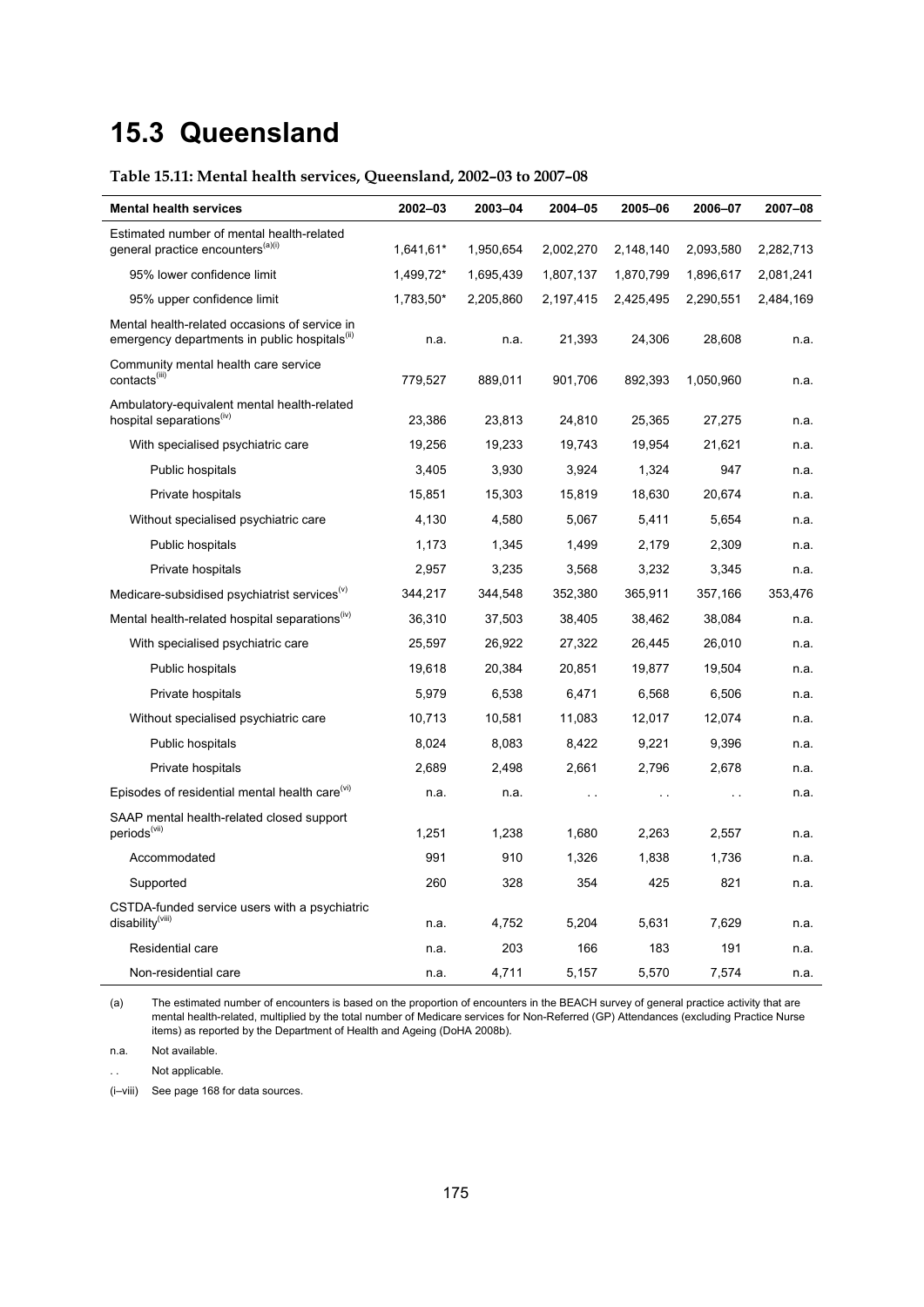| <b>Mental health-related prescriptions</b>                                           | 2003-04    | 2004-05    | 2005-06    | 2006-07    | 2007-08   |
|--------------------------------------------------------------------------------------|------------|------------|------------|------------|-----------|
| PBS and RPBS-subsidised prescriptions by<br>psychiatrists                            | *358.631   | *379.985   | *386.303   | *395.146   | 390.404   |
| PBS and RPBS-subsidised mental health-<br>related prescriptions by non-psychiatrists | *3.791.428 | *3.999.112 | *3.859.471 | *3.827.712 | 3.782.274 |
|                                                                                      |            |            |            |            |           |

### **Table 15.12: Mental health-related prescriptions, Queensland, 2003–04 to 2007–08(ix)**

\* Indicates where previously published data have been revised.

(ix) See page 168 for data source.

#### **Table 15.13: Mental health facilities, Queensland, 2002–03 to 2006–07**

| <b>Mental health facilities</b>                                                      | $2002 - 03$          | 2003-04              | 2004-05       | 2005-06              | 2006-07       |
|--------------------------------------------------------------------------------------|----------------------|----------------------|---------------|----------------------|---------------|
| Public psychiatric hospitals <sup>(a)(x)</sup>                                       |                      |                      |               |                      |               |
| Number of hospitals                                                                  | 4                    | 4                    | 4             | 3                    | 3             |
| Average available beds                                                               | 503                  | 476                  | 476           | 375                  | 375           |
| Public acute hospitals with a specialised psychiatric unit or ward <sup>(a)(x)</sup> |                      |                      |               |                      |               |
| Number of hospitals                                                                  | 18                   | 18                   | 18            | 27                   | 27            |
| Average available beds                                                               | 887                  | 904                  | 908           | 1,014                | 1,022         |
| Private psychiatric hospitals <sup>(b)(xi)</sup>                                     |                      |                      |               |                      |               |
| Number of hospitals                                                                  | 4                    | 4                    | 4             | 4                    | 4             |
| Average available beds                                                               | 290                  | 288                  | 289           | 278                  | 279           |
| Government-operated residential mental health services <sup>(x)</sup>                |                      |                      |               |                      |               |
| Number of services <sup>(c)</sup>                                                    | $\ddot{\phantom{1}}$ | $\sim$ $\sim$        | $\sim$ $\sim$ | $\sim$ $\sim$        | $\sim$ $\sim$ |
| Average available beds                                                               | . .                  | $\ddot{\phantom{1}}$ | $\cdot$ .     | $\ddot{\phantom{1}}$ | $\sim$ $\sim$ |

(a) The number of hospitals reported can be affected by administrative and/or reporting arrangements and is not necessarily a measure of the number of physical hospitals buildings or campuses. Data from 2002–03 to 2004–05 were sourced from the National Public Hospitals Establishments Database and therefore may differ from 2005–06 and 2006–07 data due to definitions and reporting requirements.

(b) The ABS defines private psychiatric hospitals as those that are licensed or approved by a state or territory health authority and for which 50% or more of the total patient days were for psychiatric patients.

(c) The count of government-operated residential mental health services can be affected by administrative and/or reporting arrangements and is not necessarily a measure of the number of service outlets.

Not applicable.

(x–xi) See page 168 for data sources.

### **Table 15.14: Workforce: psychiatrists and psychiatrists-in-training, Queensland, 2001–2006(xii)**

| Workforce                                                                    | 2001 | 2002 | 2003 | 2004 | 2005 | 2006 |
|------------------------------------------------------------------------------|------|------|------|------|------|------|
| Full-time-equivalent employed psychiatrists<br>and psychiatrists-in-training | 437  | 434  | 463  | 474  | 541  | 548  |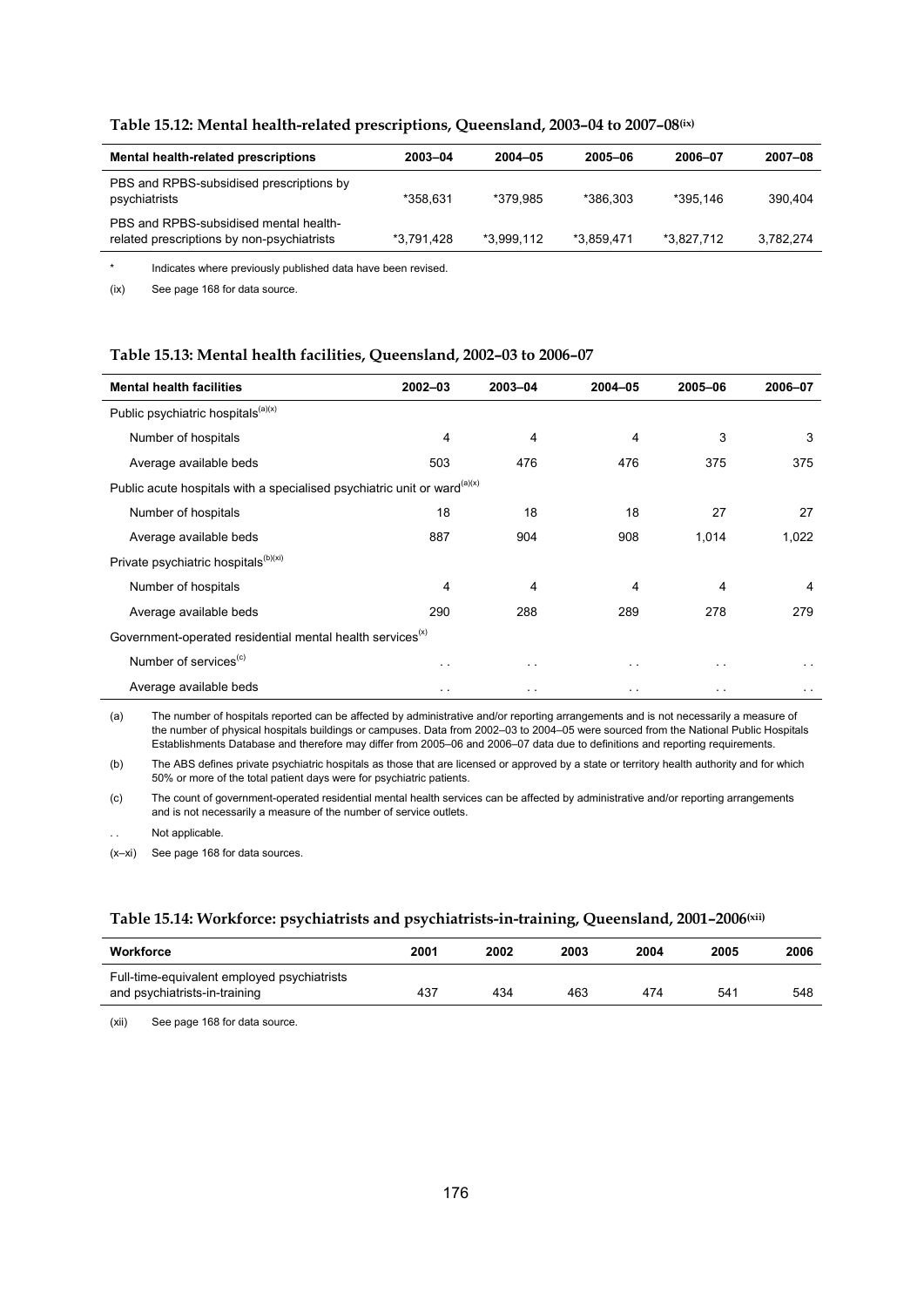**Table 15.15: Recurrent expenditure (\$'000)(a) for specialised mental health services, Queensland, 2002–03 to 2007–08, constant prices(b)**

| Mental health expenditure                                                                                                  | $2002 - 03$ | 2003-04 | $2004 - 05$ | 2005-06 | 2006-07 | 2007-08 |
|----------------------------------------------------------------------------------------------------------------------------|-------------|---------|-------------|---------|---------|---------|
| Total recurrent expenditure for public<br>psychiatric hospitals <sup>(c)(x)</sup>                                          | 68.418      | 68,191  | 67,351      | 68,315  | 70,375  | n.a.    |
| Total recurrent expenditure for public acute<br>hospitals with a specialised psychiatric unit or<br>ward <sup>(c)(x)</sup> | 146,471     | 154,816 | 161,187     | 184,269 | 190,034 | n.a.    |
| Total recurrent expenditure for community<br>mental health care services <sup>(c)(x)</sup>                                 | 132,624     | 139,047 | 149.602     | 166.904 | 208.876 | n.a.    |
| Total recurrent expenditure for residential<br>mental health services <sup>(c)(d)(x)</sup>                                 | 7,404       | 7,577   | 7.672       |         |         | n.a.    |
| Total recurrent expenditure for private<br>psychiatric hospitals <sup>(e)(xi)</sup>                                        | 33,775      | 34,083  | 32,981      | 33,269  | 31,789  | n.a.    |
| Medicare expenditure on services provided by<br>psychiatrists <sup>(v)</sup>                                               | 36.880      | 38,007  | 41,353      | 43,816  | 45,461  | 47,609  |
| Medicare expenditure on services provided by<br>general practitioners <sup>(v)</sup>                                       | 110         | 370     | 612         | 936     | 13,798  | 27,930  |
| Medicare expenditure on services provided by<br>psychologists <sup>(v)</sup>                                               |             |         | 202         | 480     | 9,412   | 28,997  |
| PBS and RPBS expenditure on prescriptions<br>by psychiatrists <sup>(ix)</sup>                                              | n.a.        | 20,248  | 22,502      | 24,100  | 25,523  | 25,763  |
| PBS and RPBS expenditure on mental<br>health-related prescriptions by non-<br>psychiatrists <sup>(ix)</sup>                | n.a.        | 96,989  | 102,918     | 100,354 | 104,130 | 110,359 |

(a) Expenditure excludes depreciation.

(b) Constant prices are referenced to 2006–07 and are adjusted for inflation. See Appendix 2 for deflator description.

(c) Data from 2002–03 to 2004–05 were sourced from the National Mental Health Report (DoHA 2008c).

(d) Residential mental health services includes non-government-operated residential mental health facilities in receipt of funding from state and/or federal government, as reported in the National Mental Health Establishments Database.

(e) The ABS defines private psychiatric hospitals as those that are licensed or approved by a state or territory health authority and for which 50% or more of the total patient days were for psychiatric patients.

n.a. Not available.

Not applicable.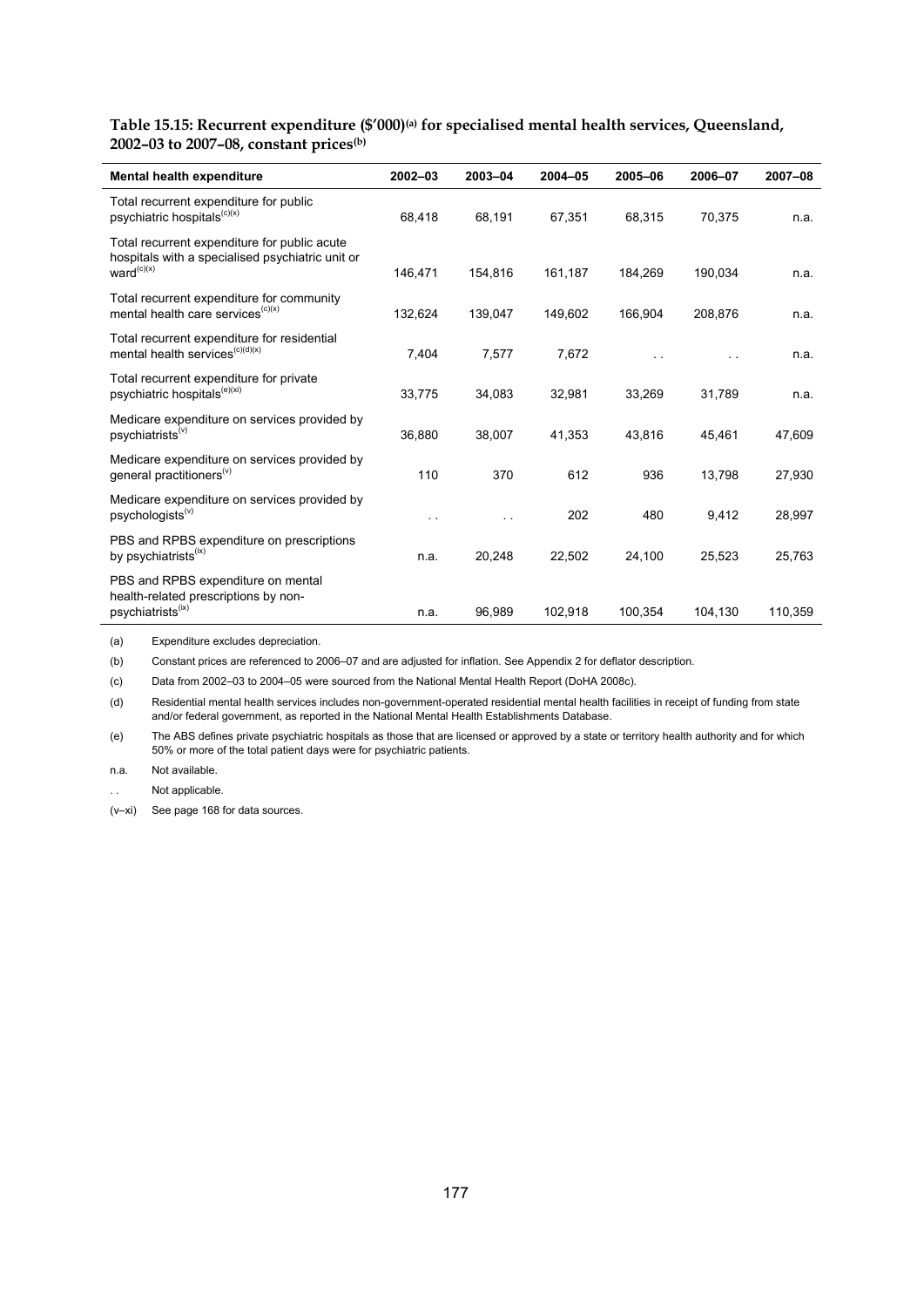# **15.4 Western Australia**

# **Table 15.16: Mental health services, Western Australia, 2002–03 to 2007–08**

| <b>Mental health services</b>                                                                              | 2002-03 | 2003-04   | 2004-05   | 2005-06 | 2006-07   | 2007-08   |
|------------------------------------------------------------------------------------------------------------|---------|-----------|-----------|---------|-----------|-----------|
| Estimated number of mental health-related                                                                  |         |           |           |         |           |           |
| general practice encounters <sup>(a)(i)</sup>                                                              | 747,376 | 964,322   | 905,815   | 843,099 | 977,016   | 916,954   |
| 95% lower confidence limit                                                                                 | 671,206 | 830,455   | 771,124   | 723,024 | 859,898   | 800,770   |
| 95% upper confidence limit                                                                                 | 823,540 | 1,098,185 | 1,040,505 | 963,177 | 1,094,130 | 1,033,136 |
| Mental health-related occasions of service in<br>emergency departments in public hospitals <sup>(ii)</sup> | n.a.    | n.a.      | 10,114    | 11,279  | 13,518    | n.a.      |
| Community mental health care service<br>contacts <sup>(iii)</sup>                                          | 414,183 | 418,484   | 466,670   | 492,468 | 535,809   | n.a.      |
| Ambulatory-equivalent mental health-related<br>hospital separations <sup>(iv)</sup>                        | 7,791   | 7,437     | 8,972     | 8,644   | 9,162     | n.a.      |
| With specialised psychiatric care                                                                          | 6,749   | 5,659     | 7,230     | 6,921   | 7,322     | n.a.      |
| Public hospitals                                                                                           | 194     | 121       | 100       | 70      | 105       | n.a.      |
| Private hospitals                                                                                          | 6,555   | 5,538     | 7,130     | 6,851   | 7,217     | n.a.      |
| Without specialised psychiatric care                                                                       | 1,042   | 1,778     | 1,742     | 1,723   | 1,840     | n.a.      |
| Public hospitals                                                                                           | 892     | 862       | 959       | 1,177   | 1,329     | n.a.      |
| Private hospitals                                                                                          | 150     | 916       | 783       | 546     | 511       | n.a.      |
| Medicare-subsidised psychiatrist services <sup>(v)</sup>                                                   | 111,539 | 121,961   | 121,072   | 119,611 | 119,454   | 124,605   |
| Mental health-related hospital separations <sup>(iv)</sup>                                                 | 19,125  | 20,107    | 20,540    | 19,603  | 20,795    | n.a.      |
| With specialised psychiatric care                                                                          | 11,547  | 11,901    | 11,731    | 11,599  | 11,996    | n.a.      |
| Public hospitals                                                                                           | 8,561   | 8,525     | 8,404     | 8,120   | 8,564     | n.a.      |
| Private hospitals                                                                                          | 2,986   | 3,376     | 3,327     | 3,479   | 3,432     | n.a.      |
| Without specialised psychiatric care                                                                       | 7,578   | 8,206     | 8,809     | 8,004   | 8,799     | n.a.      |
| Public hospitals                                                                                           | 6,621   | 6,299     | 6,349     | 6,631   | 7,669     | n.a.      |
| Private hospitals                                                                                          | 957     | 1,907     | 2,460     | 1,373   | 1,130     | n.a.      |
| Episodes of residential mental health care <sup>(vi)</sup>                                                 | n.a.    | n.a.      | 203       | 177     | 181       | n.a.      |
| SAAP mental health-related closed support<br>periods <sup>(vii)</sup>                                      | 809     | 590       | 601       | 815     | 836       | n.a.      |
| Accommodated                                                                                               | 660     | 468       | 424       | 597     | 542       | n.a.      |
| Supported                                                                                                  | 149     | 122       | 177       | 218     | 294       | n.a.      |
| CSTDA-funded service users with a<br>psychiatric disability <sup>(viii)</sup>                              | n.a.    | 1,936     | 1,711     | 1,704   | 2,637     | n.a.      |
| Residential care                                                                                           | n.a.    | 186       | 208       | 20      | 195       | n.a.      |
| Non-residential care                                                                                       | n.a.    | 1,915     | 1,675     | 1,698   | 2,584     | n.a.      |

(a) The estimated number of encounters is based on the proportion of encounters in the BEACH survey of general practice activity that are mental health-related, multiplied by the total number of Medicare services for Non-Referred (GP) Attendances (excluding Practice Nurse items) as reported by the Department of Health and Ageing (DoHA 2008b).

n.a. Not available.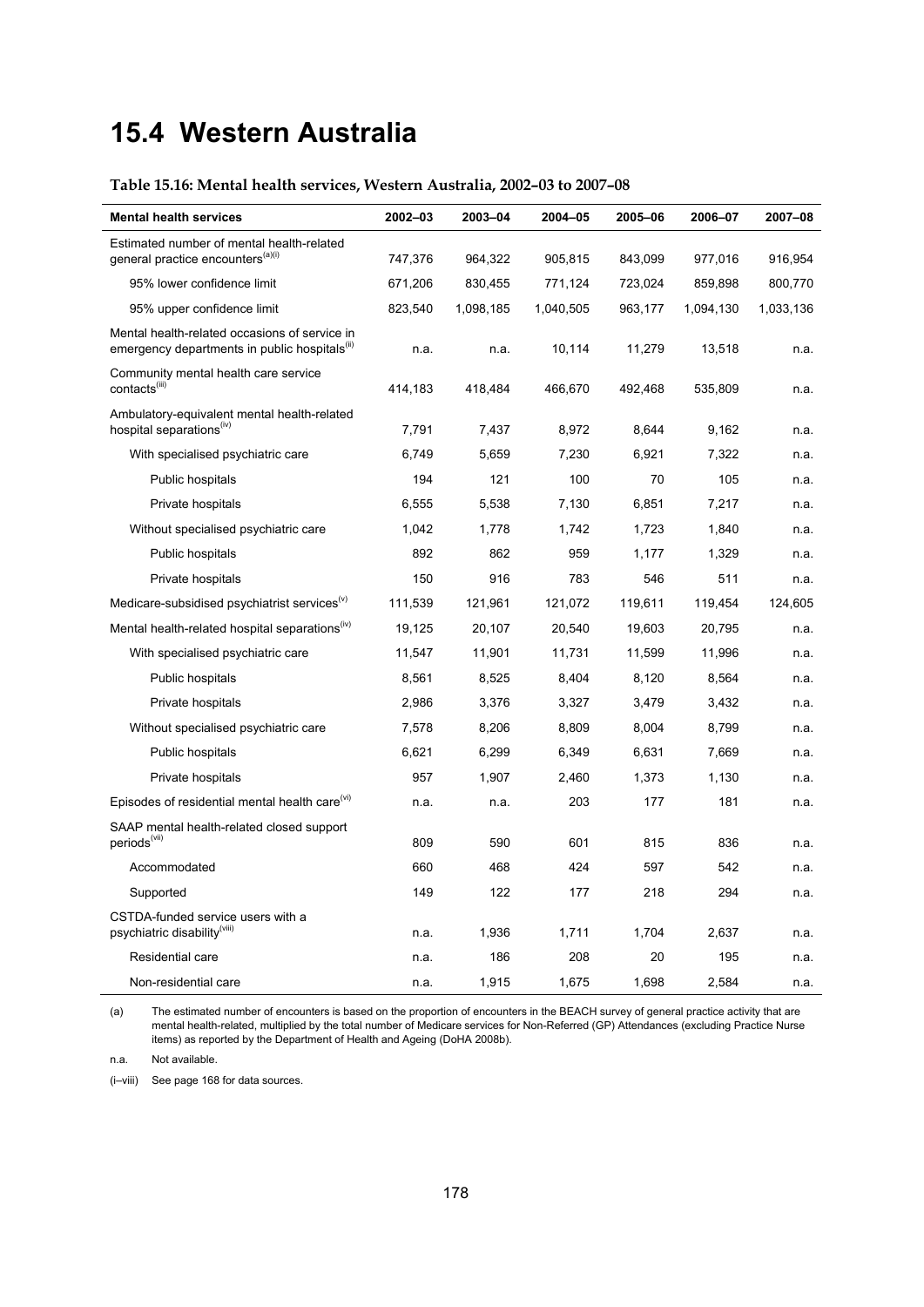| Mental health-related prescriptions                                                  | 2003-04    | 2004-05    | 2005-06    | 2006-07    | 2007-08   |
|--------------------------------------------------------------------------------------|------------|------------|------------|------------|-----------|
| PBS and RPBS-subsidised prescriptions by<br>psychiatrists                            | *171.006   | *175.037   | *165.183   | *170.455   | 166.274   |
| PBS and RPBS-subsidised mental health-<br>related prescriptions by non-psychiatrists | *1.853.087 | *1.899.577 | *1.838.650 | *1.815.864 | 1.751.047 |
|                                                                                      |            |            |            |            |           |

### **Table 15.17: Mental health-related prescriptions, Western Australia, 2003–04 to 2007–08(ix)**

\* Indicates where previously published data have been revised.

(ix) See page 168 for data source.

#### **Table 15.18: Mental health facilities, Western Australia, 2002–03 to 2006–07**

| <b>Mental health facilities</b>                                                      | $2002 - 03$ | 2003-04        | 2004-05        | 2005-06        | 2006-07 |
|--------------------------------------------------------------------------------------|-------------|----------------|----------------|----------------|---------|
| Public psychiatric hospitals <sup>(a)(x)</sup>                                       |             |                |                |                |         |
| Number of hospitals                                                                  | 1           | 1              | 1              | 1              | 1       |
| Average available beds                                                               | 201         | 203            | 205            | 245            | 254     |
| Public acute hospitals with a specialised psychiatric unit or ward <sup>(a)(x)</sup> |             |                |                |                |         |
| Number of hospitals                                                                  | 16          | 16             | 16             | 11             | 11      |
| Average available beds                                                               | 391         | 393            | 414            | 403            | 415     |
| Private psychiatric hospitals <sup>(b)(xi)</sup>                                     |             |                |                |                |         |
| Number of hospitals                                                                  | 3           | n.a.           | n.a.           | n.a.           | n.a.    |
| Average available beds                                                               | 155         | n.a.           | n.a.           | n.a.           | n.a.    |
| Government-operated residential mental health services <sup>(x)</sup>                |             |                |                |                |         |
| Number of services <sup>(c)</sup>                                                    | 3           | $\overline{c}$ | $\overline{2}$ | $\overline{2}$ | 3       |
| Average available beds                                                               | 22          | 21             | 21             | 18             | 23      |

(a) The number of hospitals reported can be affected by administrative and/or reporting arrangements and is not necessarily a measure of the number of physical hospitals buildings or campuses. Data from 2002–03 to 2004–05 were sourced from the National Public Hospitals Establishments Database and therefore may differ from 2005–06 and 2006–07 data due to definitions and reporting requirements.

(b) The ABS defines private psychiatric hospitals as those that are licensed or approved by a state or territory health authority and for which 50% or more of the total patient days were for psychiatric patients.

(c) The count of government-operated residential mental health services can be affected by administrative and/or reporting arrangements and is not necessarily a measure of the number of service outlets.

n.a. Not available.

(x–xi) See page 168 for data sources.

### **Table 15.19: Workforce: psychiatrists and psychiatrists-in-training, Western Australia, 2001–2006(xii)**

| Workforce                                                                    | 2001 | 2002 | 2003 | 2004 | 2005 | 2006 |
|------------------------------------------------------------------------------|------|------|------|------|------|------|
| Full-time-equivalent employed psychiatrists<br>and psychiatrists-in-training | 274  | 233  | 271  | 247  | 223  | 260  |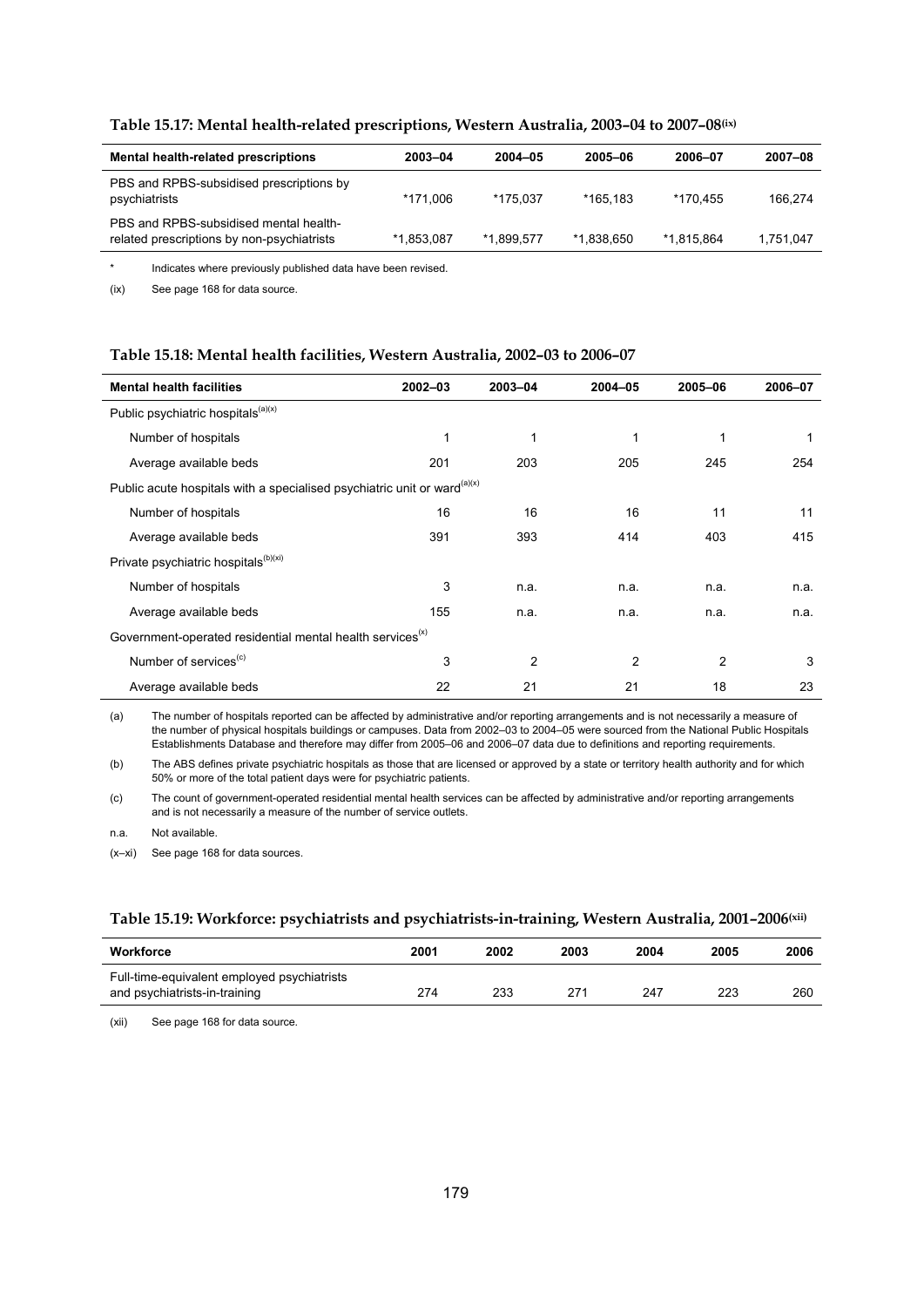Table 15.20: Recurrent expenditure (\$'000)<sup>(a)</sup> for specialised mental health services, Western Australia, **2002–03 to 2007–08, constant prices(b)**

| Mental health expenditure                                                                                                  | $2002 - 03$ | 2003-04 | 2004-05 | 2005-06 | 2006-07 | 2007-08 |
|----------------------------------------------------------------------------------------------------------------------------|-------------|---------|---------|---------|---------|---------|
| Total recurrent expenditure for public<br>psychiatric hospitals <sup>(c)(x)</sup>                                          | 57,765      | 61,966  | 64,834  | 65,399  | 66,936  | n.a.    |
| Total recurrent expenditure for public acute<br>hospitals with a specialised psychiatric unit or<br>ward <sup>(c)(x)</sup> | 82,279      | 88.007  | 95,587  | 95,497  | 98.566  | n.a.    |
| Total recurrent expenditure for community<br>mental health care services <sup>(c)(x)</sup>                                 | 109,243     | 116,839 | 129,149 | 148,576 | 154,482 | n.a.    |
| Total recurrent expenditure for residential<br>mental health services <sup>(c)(d)(x)</sup>                                 | 4,474       | 4,257   | 4,567   | 5,132   | 6,485   | n.a.    |
| Total recurrent expenditure for private<br>psychiatric hospitals <sup>(e)(xi)</sup>                                        | 16,079      | n.a.    | n.a.    | n.a     | n.a.    | n.a.    |
| Medicare expenditure on services provided by<br>psychiatrists <sup>(v)</sup>                                               | 11,653      | 13,226  | 14,295  | 14,540  | 15,467  | 17,088  |
| Medicare expenditure on services provided by<br>general practitioners <sup>(v)</sup>                                       | 63          | 153     | 243     | 363     | 6,757   | 13,795  |
| Medicare expenditure on services provided by<br>psychologists <sup>(v)</sup>                                               | . .         |         | 46      | 88      | 5,832   | 18,982  |
| PBS and RPBS expenditure on prescriptions<br>by psychiatrists <sup>(IX)</sup>                                              | n.a.        | 8,539   | 9,228   | 9,327   | 9,482   | 9,634   |
| PBS and RPBS expenditure on mental<br>health-related prescriptions by<br>non-psychiatrists <sup>(ix)</sup>                 | n.a.        | 48,800  | 50,598  | 49,045  | 51,184  | 52,739  |

(a) Expenditure excludes depreciation.

(b) Constant prices are referenced to 2006–07 and are adjusted for inflation. See Appendix 2 for deflator description.

(c) Data from 2002–03 to 2004–05 were sourced from the National Mental Health Report (DoHA 2008c).

(d) Residential mental health services includes non-government-operated residential mental health facilities in receipt of funding from state and/or federal government, as reported in the National Mental Health Establishments Database.

(e) The ABS defines private psychiatric hospitals as those that are licensed or approved by a state or territory health authority and for which 50% or more of the total patient days were for psychiatric patients.

n.a. Not available.

Not applicable.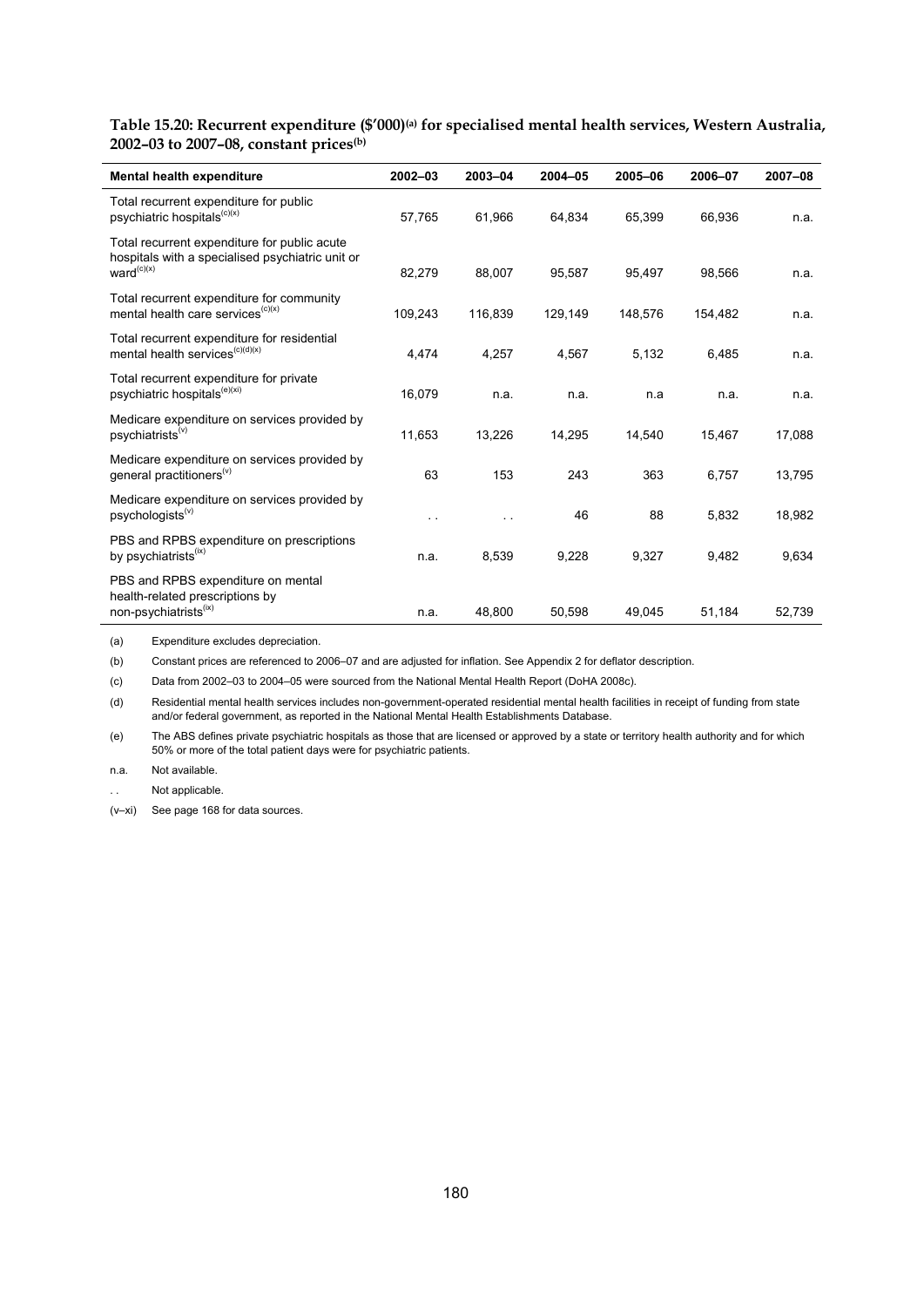# **15.5 South Australia**

# **Table 15.21: Mental health services, South Australia, 2002–03 to 2007–08**

| <b>Mental health services</b>                                                                                 | 2002-03   | 2003-04   | 2004-05   | 2005-06   | 2006-07   | 2007-08   |
|---------------------------------------------------------------------------------------------------------------|-----------|-----------|-----------|-----------|-----------|-----------|
| Estimated number of mental health-related<br>general practice encounters <sup>(a)(i)</sup>                    | 933,310   | 1,003,211 | 899,267   | 871,919   | 983,515   | 1,054,911 |
| 95% lower confidence limit                                                                                    | 743,684   | 873,798   | 718,860   | 737,541   | 847,235   | 919,421   |
| 95% upper confidence limit                                                                                    | 1,122,933 | 1,132,616 | 1,079,670 | 1,006,303 | 1,119,794 | 1,190,400 |
| Mental health-related occasions of service<br>in emergency departments in public<br>hospitals <sup>(ii)</sup> | n.a.      | n.a.      | 15,426    | 12,996    | 14,164    | n.a.      |
| Community mental health care service<br>contacts <sup>(iii)</sup>                                             | 314,085   | 311,535   | 298,459   | 302,400   | 382,304   | n.a.      |
| Ambulatory-equivalent mental<br>health-related hospital separations <sup>(iv)</sup>                           | 2,409     | 1,749     | 1,389     | 1,232     | 1,357     | n.a.      |
| With specialised psychiatric care                                                                             | 1,443     | 689       | 294       | 216       | 219       | n.a.      |
| Public hospitals                                                                                              | 242       | 268       | 263       | 197       | 209       | n.a.      |
| Private hospitals                                                                                             | 1,201     | 421       | 31        | 19        | 10        | n.a.      |
| Without specialised psychiatric care                                                                          | 966       | 1,060     | 1,095     | 1,016     | 1,138     | n.a.      |
| Public hospitals                                                                                              | 942       | 1,048     | 1,085     | 1,003     | 1,126     | n.a.      |
| Private hospitals                                                                                             | 24        | 12        | 10        | 13        | 12        | n.a.      |
| Medicare-subsidised psychiatrist services <sup>(v)</sup>                                                      | 202,988   | 192,073   | 182,959   | 180,380   | 177,437   | 172,573   |
| Mental health-related hospital separations <sup>(iv)</sup>                                                    | 19,388    | 19,716    | 18,332    | 18,041    | 19,108    | n.a.      |
| With specialised psychiatric care                                                                             | 10,617    | 10,945    | 10,180    | 10,318    | 11,137    | n.a.      |
| Public hospitals                                                                                              | 8,393     | 8,985     | 8,481     | 8,565     | 9,248     | n.a.      |
| Private hospitals                                                                                             | 2,224     | 1,960     | 1,699     | 1,753     | 1,889     | n.a.      |
| Without specialised psychiatric care                                                                          | 8,771     | 8,771     | 8,152     | 7,723     | 7,971     | n.a.      |
| Public hospitals                                                                                              | 7,958     | 7,949     | 7,438     | 7,063     | 7,352     | n.a.      |
| Private hospitals                                                                                             | 813       | 822       | 714       | 660       | 619       | n.a.      |
| Episodes of residential mental health care <sup>(vi)</sup>                                                    | n.a.      | n.a.      | 91        | 140       | 121       | n.a.      |
| SAAP mental health-related closed support<br>periods <sup>(vii)</sup>                                         | 649       | 830       | 934       | 1,740     | 1,597     | n.a.      |
| Accommodated                                                                                                  | 413       | 445       | 449       | 652       | 529       | n.a.      |
| Supported                                                                                                     | 236       | 385       | 485       | 1,088     | 1,068     | n.a.      |
| CSTDA-funded service users with a<br>psychiatric disability <sup>(viii)</sup>                                 | n.a.      | 2,095     | 2,143     | 2,004     | 2,920     | n.a.      |
| Residential care                                                                                              | n.a.      | 271       | 317       | 335       | 410       | n.a.      |
| Non-residential care                                                                                          | n.a.      | 2,000     | 2,027     | 1,927     | 2,814     | n.a.      |

(a) The estimated number of encounters is based on the proportion of encounters in the BEACH survey of general practice activity that are mental health-related, multiplied by the total number of Medicare services for Non-Referred (GP) Attendances (excluding Practice Nurse items) as reported by the Department of Health and Ageing (DoHA 2008b).

n.a. Not available.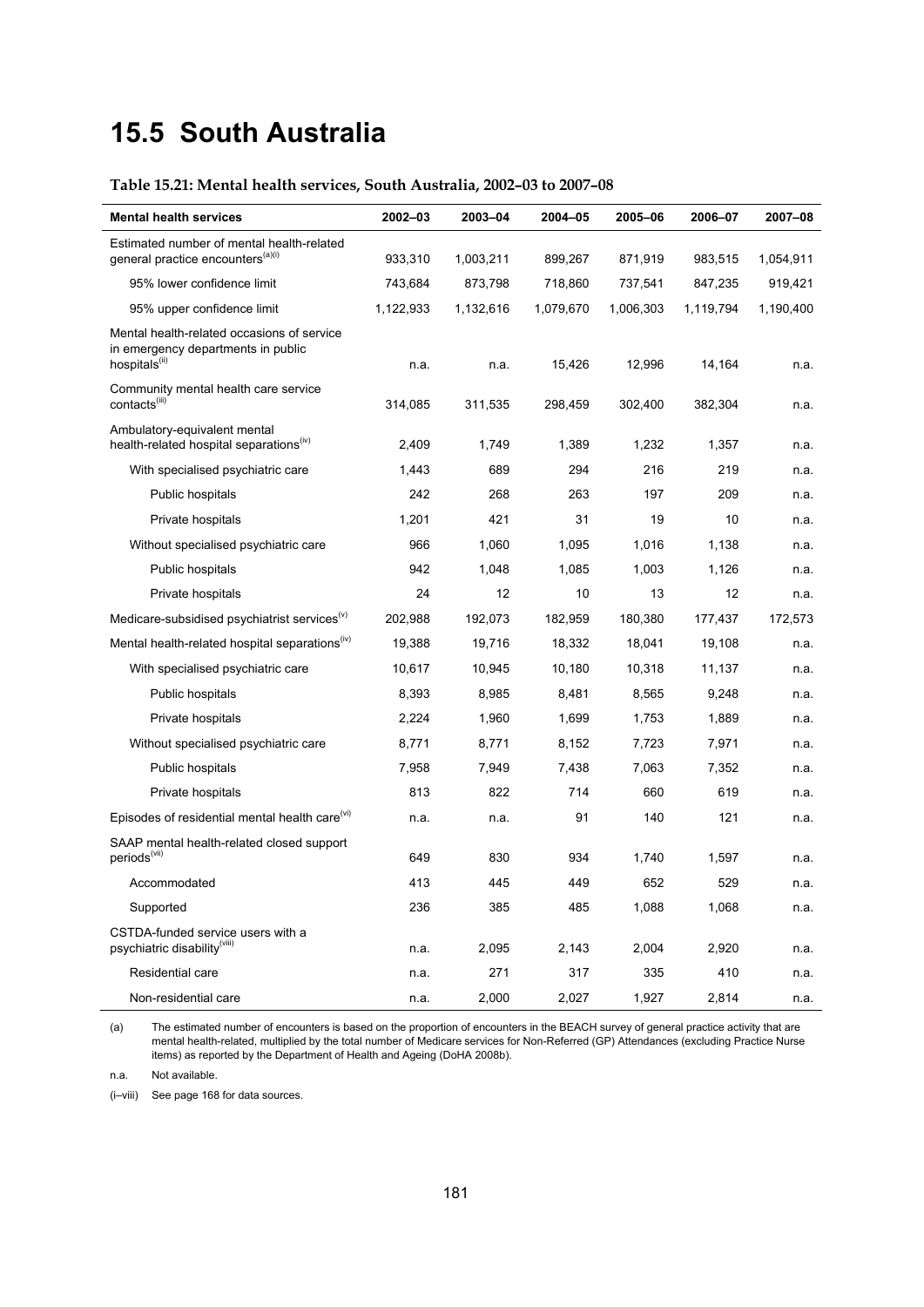| Mental health-related prescriptions                                                  | 2003-04    | 2004-05    | 2005-06    | 2006-07    | 2007-08   |
|--------------------------------------------------------------------------------------|------------|------------|------------|------------|-----------|
| PBS and RPBS-subsidised prescriptions by<br>psychiatrists                            | *186.149   | *179.988   | *175.447   | *172.065   | 172.439   |
| PBS and RPBS-subsidised mental health-<br>related prescriptions by non-psychiatrists | *1.699.566 | *1.733.715 | *1.712.592 | *1.674.796 | 1,666,430 |
|                                                                                      |            |            |            |            |           |

### **Table 15.22: Mental health-related prescriptions, South Australia, 2003–04 to 2007–08(ix)**

\* Indicates where previously published data have been revised.

(ix) See page 168 for data source.

### **Table 15.23: Mental health facilities, South Australia, 2002–03 to 2006–07**

| <b>Mental health facilities</b>                                                      | $2002 - 03$  | 2003-04        | 2004-05 | 2005-06 | 2006-07 |
|--------------------------------------------------------------------------------------|--------------|----------------|---------|---------|---------|
| Public psychiatric hospitals <sup>(a)(x)</sup>                                       |              |                |         |         |         |
| Number of hospitals                                                                  | $\mathbf{1}$ | 1              | 1       | 1       | 2       |
| Average available beds                                                               | 478          | 461            | 461     | 455     | 388     |
| Public acute hospitals with a specialised psychiatric unit or ward <sup>(a)(x)</sup> |              |                |         |         |         |
| Number of hospitals                                                                  | 8            | 8              | 8       | 8       | 8       |
| Average available beds                                                               | 172          | 172            | 172     | 188     | 247     |
| Private psychiatric hospitals <sup>(b)(xi)</sup>                                     |              |                |         |         |         |
| Number of hospitals                                                                  | n.a.         | n.a.           | n.a.    | n.a.    | n.a.    |
| Average available beds                                                               | n.a.         | n.a.           | n.a.    | n.a.    | n.a.    |
| Government-operated residential mental health services <sup>(x)</sup>                |              |                |         |         |         |
| Number of services <sup>(c)</sup>                                                    | 1            | $\overline{c}$ |         | 3       | 4       |
| Average available beds                                                               | 20           | 27             | 20      | 33      | 53      |

(a) The number of hospitals reported can be affected by administrative and/or reporting arrangements and is not necessarily a measure of the number of physical hospitals buildings or campuses. Data from 2002–03 to 2004–05 were sourced from the National Public Hospitals Establishments Database and therefore may differ from 2005–06 and 2006–07 data due to definitions and reporting requirements.

(b) The ABS defines private psychiatric hospitals as those that are licensed or approved by a state or territory health authority and for which 50% or more of the total patient days were for psychiatric patients.

(c) The count of government-operated residential mental health services can be affected by administrative and/or reporting arrangements and is not necessarily a measure of the number of service outlets.

n.a. Not available.

(x–xi) See page 168 for data sources.

### **Table 15.24: Workforce: psychiatrists and psychiatrists-in-training, South Australia, 2001–2006(xii)**

| Workforce                                                                    | 2001 | 2002 | 2003 | 2004 | 2005 | 2006 |
|------------------------------------------------------------------------------|------|------|------|------|------|------|
| Full-time-equivalent employed psychiatrists<br>and psychiatrists-in-training | 318  | 302  | 319  | 335  | 313  | 285  |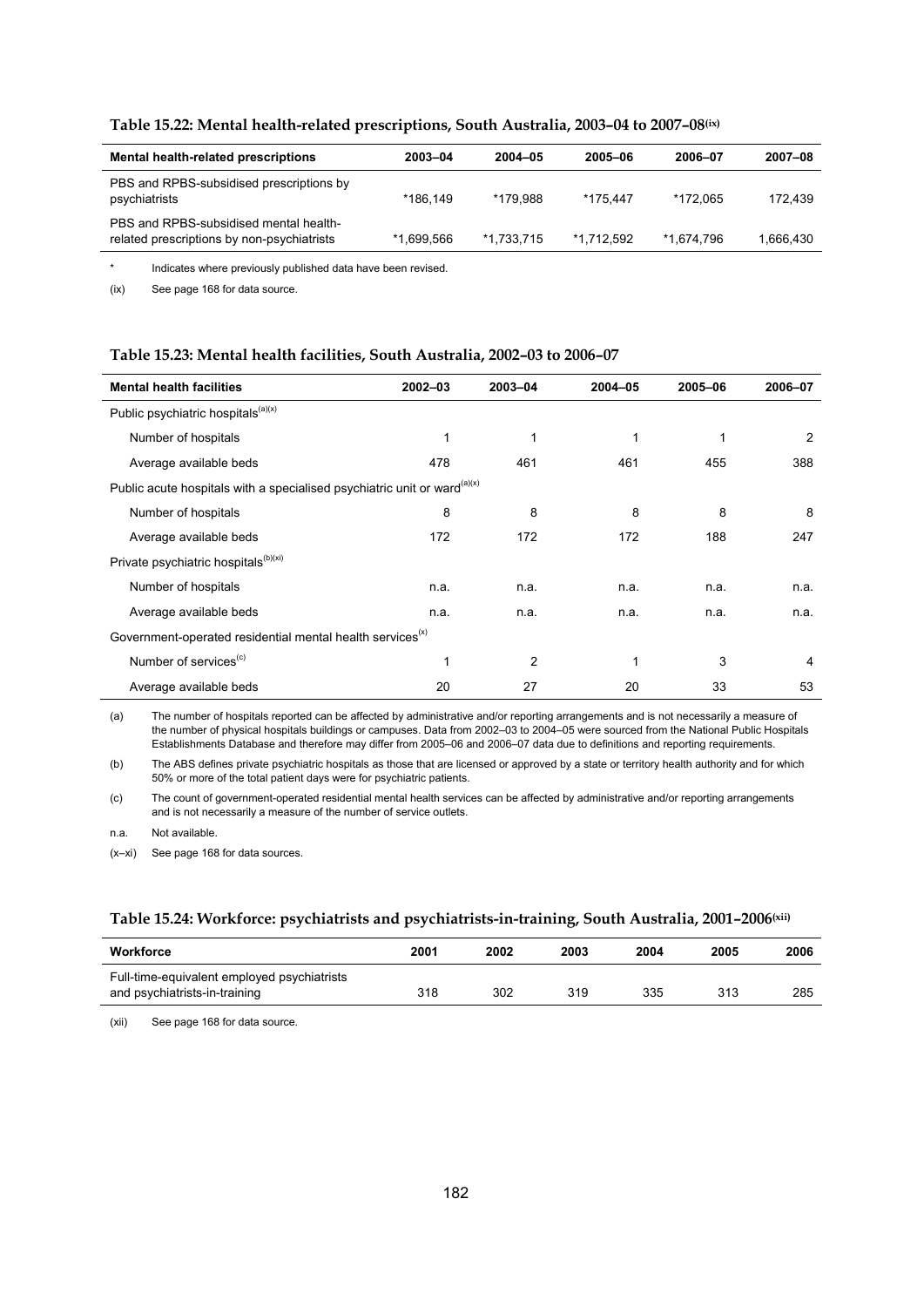Table 15.25: Recurrent expenditure (\$'000)<sup>(a)</sup> for specialised mental health services, South Australia, **2002–03 to 2007–08, constant prices(b)**

| Mental health expenditure                                                                                                  | $2002 - 03$ | 2003-04 | 2004-05 | 2005-06 | 2006-07 | 2007-08 |
|----------------------------------------------------------------------------------------------------------------------------|-------------|---------|---------|---------|---------|---------|
| Total recurrent expenditure for public<br>psychiatric hospitals <sup>(c)(x)</sup>                                          | 80,688      | 83,301  | 87,436  | 84,377  | 80,028  | n.a.    |
| Total recurrent expenditure for public acute<br>hospitals with a specialised psychiatric unit or<br>ward <sup>(c)(x)</sup> | 32,599      | 33,279  | 34,462  | 37,987  | 55,009  | n.a.    |
| Total recurrent expenditure for community<br>mental health care services <sup>(c)(x)</sup>                                 | 68,776      | 69,928  | 77,690  | 82,840  | 88,466  | n.a.    |
| Total recurrent expenditure for residential<br>mental health services <sup>(c)(d)(x)</sup>                                 | 686         | 1,224   | 2,329   | 2,941   | 2,985   | n.a.    |
| Total recurrent expenditure for private<br>psychiatric hospitals <sup>(e)(xi)</sup>                                        | 60.746      | 62,425  | 70,217  | n.a.    | n.a.    | n.a.    |
| Medicare expenditure on services provided by<br>psychiatrists <sup>(v)</sup>                                               | 24,142      | 23,763  | 23,447  | 23,860  | 24,947  | 25,879  |
| Medicare expenditure on services provided by<br>general practitioners <sup>(v)</sup>                                       | 58          | 271     | 467     | 523     | 5,022   | 10,703  |
| Medicare expenditure on services provided by<br>psychologists <sup>(v)</sup>                                               |             |         | 55      | 88      | 2,674   | 10,223  |
| PBS and RPBS expenditure on prescriptions<br>by psychiatrists <sup>(ix)</sup>                                              | n.a.        | 10,776  | 11,027  | 11,637  | 12.012  | 12,325  |
| PBS and RPBS expenditure on mental<br>health-related prescriptions by<br>non-psychiatrists <sup>(ix)</sup>                 | n.a.        | 43,318  | 44,757  | 45,225  | 46,716  | 50,052  |

(a) Expenditure excludes depreciation.

(b) Constant prices are referenced to 2006–07 and are adjusted for inflation. See Appendix 2 for deflator description.

(c) Data from 2002–03 to 2004–05 were sourced from the National Mental Health Report (DoHA 2008c).

(d) Residential mental health services includes non-government-operated residential mental health facilities in receipt of funding from state and/or federal government, as reported in the National Mental Health Establishments Database.

(e) The ABS defines private psychiatric hospitals as those that are licensed or approved by a state or territory health authority and for which 50% or more of the total patient days were for psychiatric patients.

n.a. Not available.

Not applicable.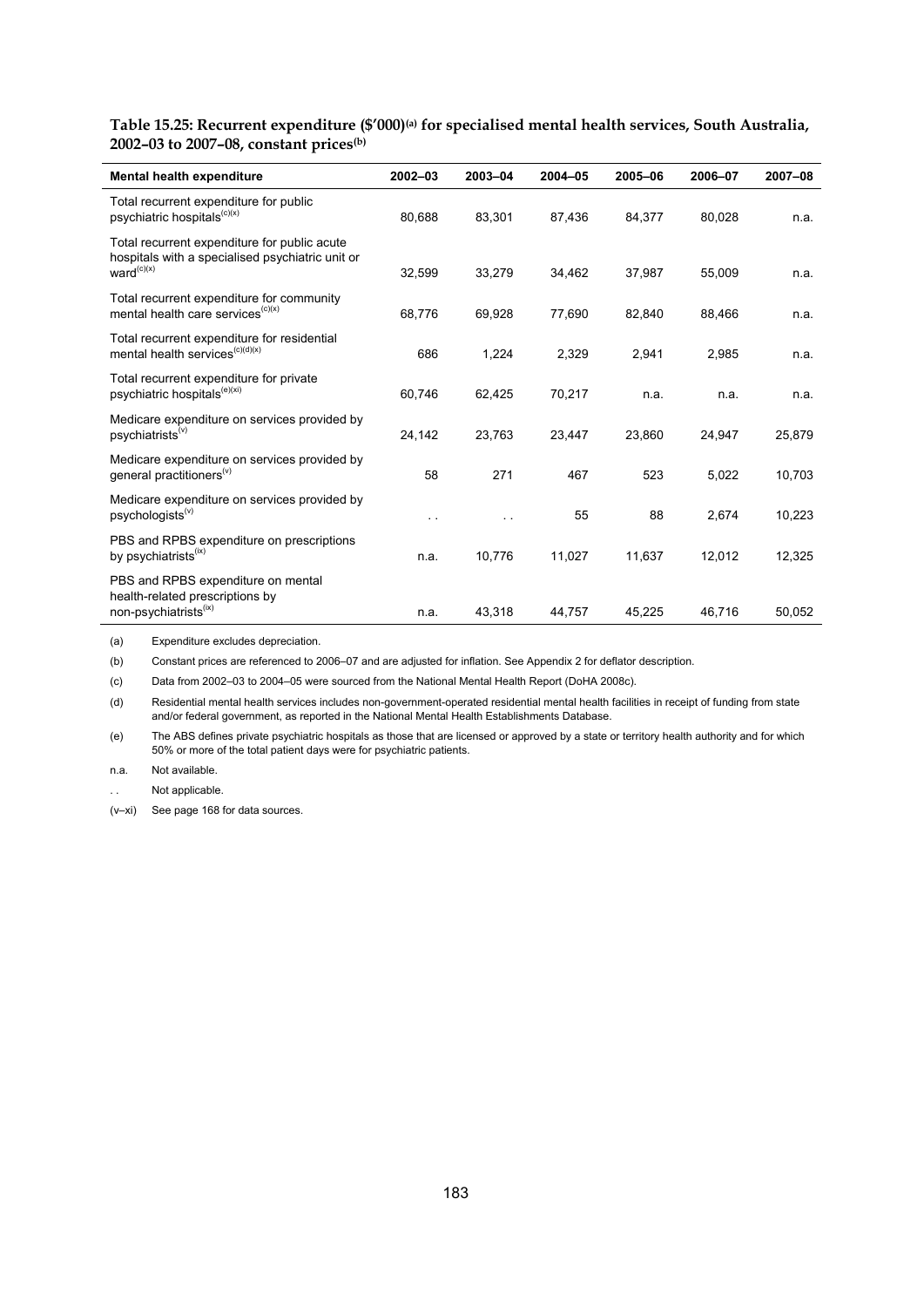# **15.6 Tasmania**

# **Table 15.26: Mental health services, Tasmania, 2002–03 to 2007–08**

| <b>Mental health services</b>                                                                              | 2002-03 | 2003-04 | 2004-05 | 2005-06 | 2006-07 | 2007-08 |
|------------------------------------------------------------------------------------------------------------|---------|---------|---------|---------|---------|---------|
| Estimated number of mental health-related                                                                  |         |         |         |         |         |         |
| general practice encounters <sup>(a)(i)</sup>                                                              | 253,520 | 332,791 | 307,156 | 243,229 | 281,930 | 294,422 |
| 95% lower confidence limit                                                                                 | 213,041 | 248,072 | 237,845 | 194,003 | 234,692 | 236,647 |
| 95% upper confidence limit                                                                                 | 294,000 | 417,509 | 376,467 | 292,457 | 329,166 | 352,197 |
| Mental health-related occasions of service in<br>emergency departments in public hospitals <sup>(ii)</sup> | n.a.    | n.a.    | 4,539   | 4,517   | 4,704   | n.a.    |
| Community mental health care service<br>contacts <sup>(iii)</sup>                                          | 51,314  | 67,581  | 64,317  | 65,576  | 93,186  | n.a.    |
| Ambulatory-equivalent mental health-related<br>hospital separations <sup>(iv)</sup>                        | n.a.    | n.a.    | n.a.    | n.a.    | n.a.    | n.a.    |
| With specialised psychiatric care                                                                          | n.a.    | n.a.    | n.a.    | n.a.    | n.a.    | n.a.    |
| Public hospitals                                                                                           | 75      | 65      | 56      | 46      | 78      | n.a.    |
| Private hospitals                                                                                          | n.a.    | n.a.    | n.a.    | n.a.    | n.a.    | n.a.    |
| Without specialised psychiatric care                                                                       | n.a.    | n.a.    | n.a.    | n.a.    | n.a.    | n.a.    |
| Public hospitals                                                                                           | 176     | 233     | 285     | 370     | 375     | n.a.    |
| Private hospitals                                                                                          | n.a.    | n.a.    | n.a.    | n.a.    | n.a.    | n.a.    |
| Medicare-subsidised psychiatrist services <sup>(V)</sup>                                                   | 46,653  | 48,115  | 46,190  | 44,316  | 42,965  | 42,071  |
| Mental health-related hospital separations <sup>(iv)</sup>                                                 | n.a.    | n.a.    | n.a.    | n.a.    | n.a.    | n.a.    |
| With specialised psychiatric care                                                                          | n.a.    | n.a.    | n.a.    | n.a.    | n.a.    | n.a.    |
| Public hospitals                                                                                           | 3.104   | 2,979   | 3,192   | 3,175   | 3,376   | n.a.    |
| Private hospitals                                                                                          | n.a.    | n.a.    | n.a.    | n.a.    | n.a.    | n.a.    |
| Without specialised psychiatric care                                                                       | n.a.    | n.a.    | n.a.    | n.a.    | n.a.    | n.a.    |
| Public hospitals                                                                                           | 1,315   | 1,351   | 1,303   | 1,364   | 1,138   | n.a.    |
| Private hospitals                                                                                          | n.a.    | n.a.    | n.a.    | n.a.    | n.a.    | n.a.    |
| Episodes of residential mental health care <sup>(vi)</sup>                                                 | n.a.    | n.a.    | 721     | 741     | 743     | n.a.    |
| SAAP mental health-related closed support<br>periods <sup>(vii)</sup>                                      | 279     | 317     | 321     | 611     | 679     | n.a.    |
| Accommodated                                                                                               | 165     | 160     | 158     | 317     | 370     | n.a.    |
| Supported                                                                                                  | 114     | 157     | 163     | 294     | 309     | n.a.    |
| CSTDA-funded service users with a<br>psychiatric disability <sup>(VIII)</sup>                              | n.a.    | 764     | 839     | 846     | 989     | n.a.    |
| Residential care                                                                                           | n.a.    | 183     | 193     | 184     | 178     | n.a.    |
| Non-residential care                                                                                       | n.a.    | 707     | 775     | 797     | 937     | n.a.    |

(a) The estimated number of encounters is based on the proportion of encounters in the BEACH survey of general practice activity that are mental health-related, multiplied by the total number of Medicare services for Non-Referred (GP) Attendances (excluding Practice Nurse items) as reported by the Department of Health and Ageing (DoHA 2008b).

n.a. Not available.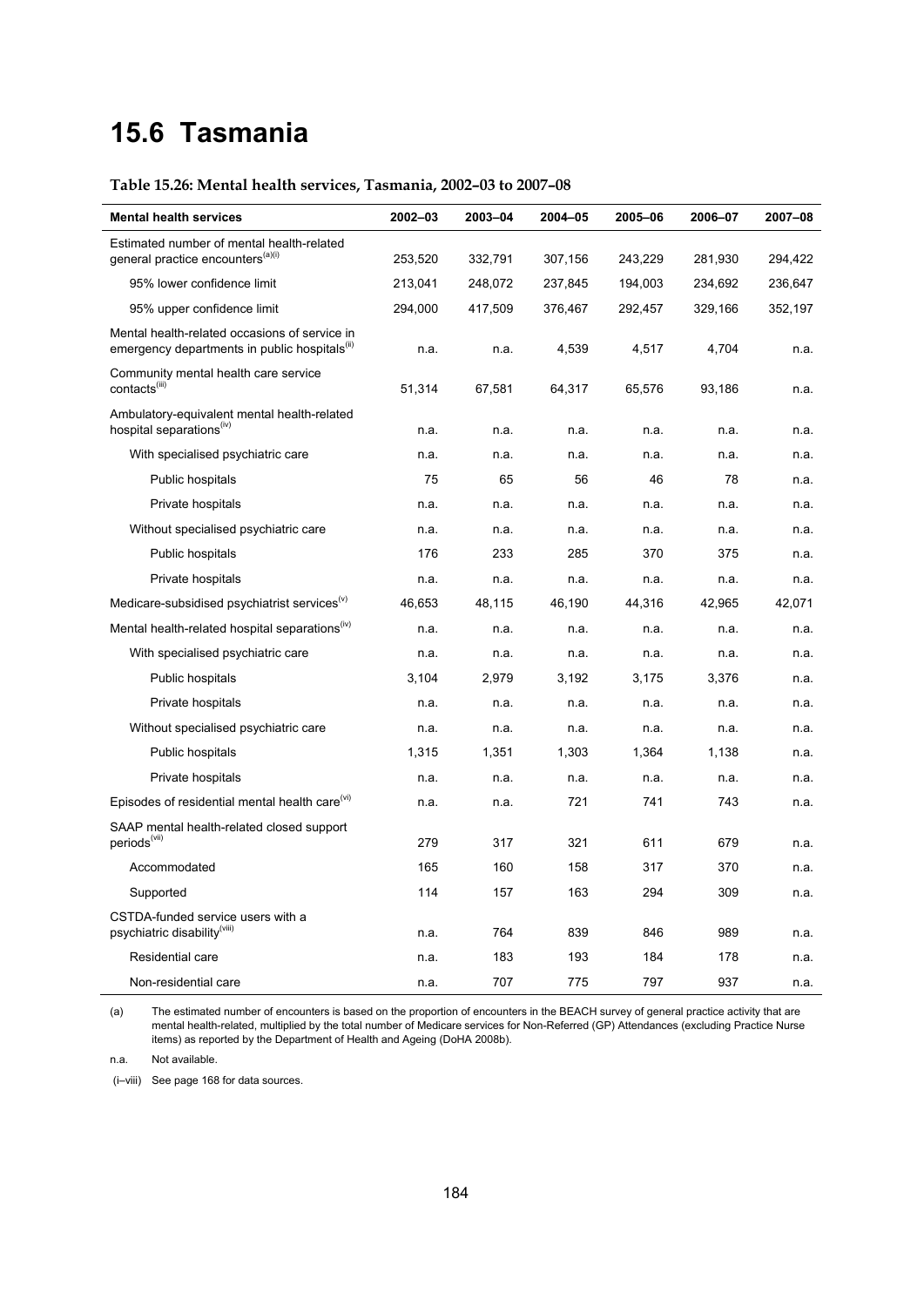| <b>Mental health-related prescriptions</b>                                           | 2003-04  | 2004-05  | 2005-06  | 2006-07    | 2007-08 |
|--------------------------------------------------------------------------------------|----------|----------|----------|------------|---------|
| PBS and RPBS-subsidised prescriptions by<br>psychiatrists                            | *47.408  | *43.427  | *42.293  | $*40.420$  | 40.592  |
| PBS and RPBS-subsidised mental health-<br>related prescriptions by non-psychiatrists | *610.570 | *624.668 | *634.947 | $*614.409$ | 610,375 |

### **Table 15.27: Mental health-related prescriptions, Tasmania, 2003–04 to 2007–08(ix)**

\* Indicates where previously published data have been revised.

(ix) See page 168 for data source.

#### **Table 15.28: Mental health facilities, Tasmania, 2002–03 to 2006–07**

| <b>Mental health facilities</b>                                                      | $2002 - 03$ | 2003-04 | 2004-05 | 2005-06       | 2006-07       |  |  |  |
|--------------------------------------------------------------------------------------|-------------|---------|---------|---------------|---------------|--|--|--|
| Public psychiatric hospitals <sup>(a)(x)</sup>                                       |             |         |         |               |               |  |  |  |
| Number of hospitals                                                                  | 3           | 3       | 3       | $\sim$        | $\sim$ $\sim$ |  |  |  |
| Average available beds                                                               | 80          | 69      | 69      | $\sim$ $\sim$ | $\sim$ $\sim$ |  |  |  |
| Public acute hospitals with a specialised psychiatric unit or ward <sup>(a)(x)</sup> |             |         |         |               |               |  |  |  |
| Number of hospitals                                                                  | 3           | 3       | 3       | 6             | 5             |  |  |  |
| Average available beds                                                               | 74          | 86      | 86      | 125           | 126           |  |  |  |
| Private psychiatric hospitals <sup>(b)(xi)</sup>                                     |             |         |         |               |               |  |  |  |
| Number of hospitals                                                                  | n.a.        | n.a.    | n.a.    | n.a.          | n.a.          |  |  |  |
| Average available beds                                                               | n.a.        | n.a.    | n.a.    | n.a.          | n.a.          |  |  |  |
| Government-operated residential mental health services <sup>(x)</sup>                |             |         |         |               |               |  |  |  |
| Number of services <sup>(c)</sup>                                                    | 9           | 9       | 7       | 5             | 5             |  |  |  |
| Average available beds                                                               | 140         | 140     | 112     | 91            | 91            |  |  |  |

(a) The number of hospitals reported can be affected by administrative and/or reporting arrangements and is not necessarily a measure of the number of physical hospitals buildings or campuses. Data from 2002–03 to 2004–05 were sourced from the National Public Hospitals Establishments Database and therefore may differ from 2005–06 and 2006–07 data due to definitions and reporting requirements.

(b) The ABS defines private psychiatric hospitals as those that are licensed or approved by a state or territory health authority and for which 50% or more of the total patient days were for psychiatric patients.

(c) The count of government-operated residential mental health services can be affected by administrative and/or reporting arrangements and is not necessarily a measure of the number of service outlets.

n.a. Not available.

Not applicable.

(x–xi) See page 168 for data sources.

### **Table 15.29: Workforce: psychiatrists and psychiatrists-in-training, Tasmania, 2001–2006(xii)**

| Workforce                                                                    | 2001 | 2002 | 2003 | 2004 | 2005 | 2006 |
|------------------------------------------------------------------------------|------|------|------|------|------|------|
| Full-time-equivalent employed psychiatrists<br>and psychiatrists-in-training | 57   | 63   |      | 68   | 63   | 60   |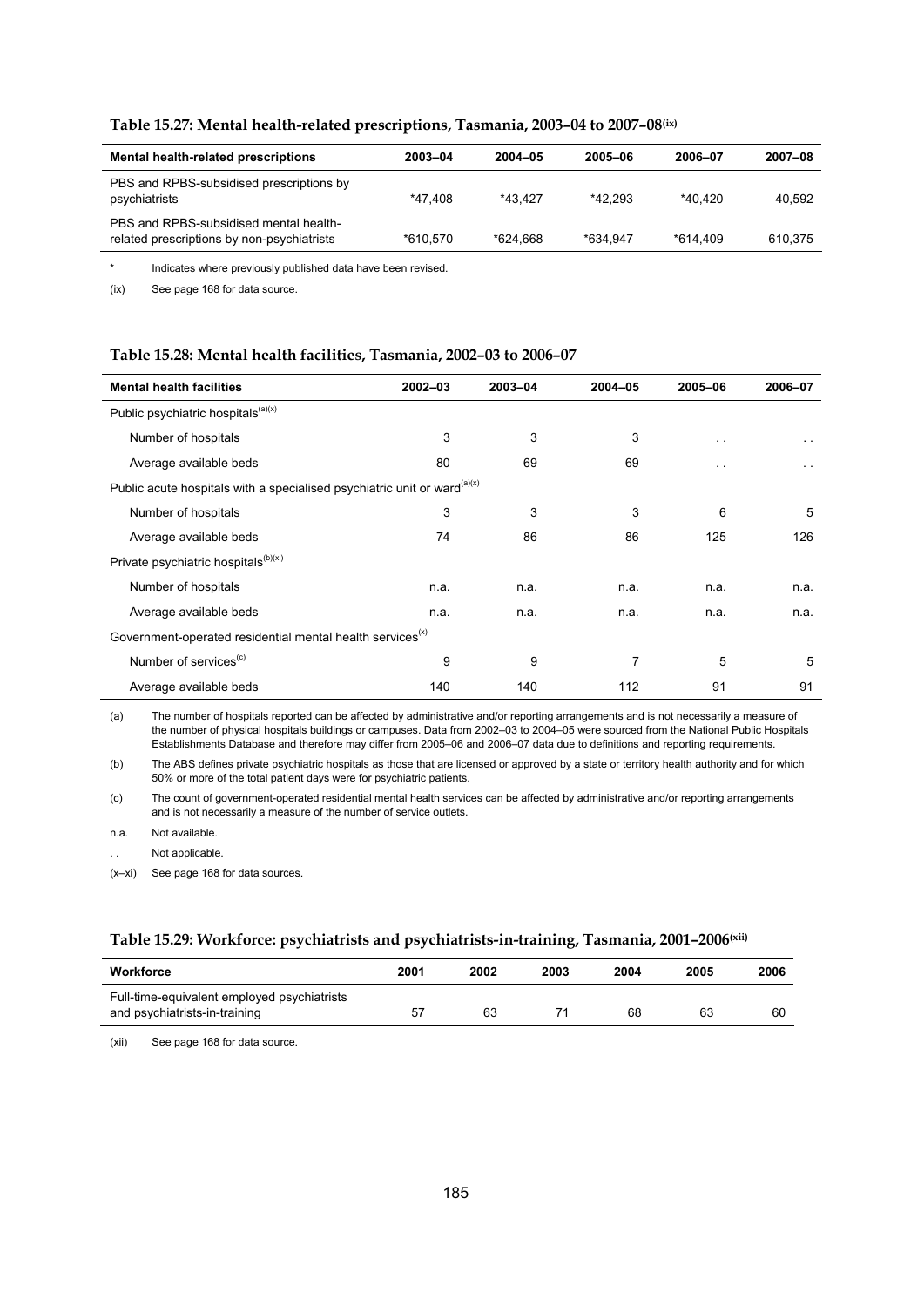**Table 15.30: Recurrent expenditure (\$'000)(a) for specialised mental health services, Tasmania, 2002–03 to 2007–08, constant prices(b)**

| Mental health expenditure                                                                                                  | $2002 - 03$          | 2003-04              | $2004 - 05$ | 2005-06 | 2006-07 | 2007-08 |
|----------------------------------------------------------------------------------------------------------------------------|----------------------|----------------------|-------------|---------|---------|---------|
| Total recurrent expenditure for public<br>psychiatric hospitals <sup>(c)(x)</sup>                                          |                      |                      |             |         |         | n.a.    |
| Total recurrent expenditure for public acute<br>hospitals with a specialised psychiatric unit or<br>ward <sup>(c)(x)</sup> | 21,253               | 21,079               | 21,021      | 22,177  | 28,489  | n.a.    |
| Total recurrent expenditure for community<br>mental health care services <sup>(c)(x)</sup>                                 | 16.696               | 17,545               | 20,196      | 25,040  | 25,969  | n.a.    |
| Total recurrent expenditure for residential<br>mental health services <sup>(c)(d)(x)</sup>                                 | 12,548               | 11,469               | 11,838      | 15,885  | 17,913  | n.a.    |
| Total recurrent expenditure for private<br>psychiatric hospitals <sup>(e)(xi)</sup>                                        | n.a.                 | n.a.                 | n.a.        | n.a.    | n.a.    | n.a.    |
| Medicare expenditure on services provided by<br>psychiatrists <sup>(v)</sup>                                               | 4.745                | 5,026                | 4.922       | 4.775   | 4,892   | 4,921   |
| Medicare expenditure on services provided by<br>general practitioners <sup>(v)</sup>                                       | 21                   | 55                   | 121         | 162     | 1,631   | 3,131   |
| Medicare expenditure on services provided by<br>psychologists <sup>(v)</sup>                                               | $\ddot{\phantom{0}}$ | $\ddot{\phantom{1}}$ | 11          | 25      | 1,444   | 4,384   |
| PBS and RPBS expenditure on prescriptions<br>by psychiatrists <sup>(ix)</sup>                                              | n.a.                 | 2,168                | 2,215       | 2,566   | 2,533   | 2,825   |
| PBS and RPBS expenditure on mental<br>health-related prescriptions by<br>non-psychiatrists <sup>(ix)</sup>                 | n.a.                 | 13,480               | 13,952      | 14,092  | 14,429  | 15,564  |

(a) Expenditure excludes depreciation.

(b) Constant prices are referenced to 2006–07 and are adjusted for inflation. See Appendix 2 for deflator description.

(c) Data from 2002–03 to 2004–05 were sourced from the National Mental Health Report (DoHA 2008c).

(d) Residential mental health services includes non-government-operated residential mental health facilities in receipt of funding from state and/or federal government, as reported in the National Mental Health Establishments Database.

(e) The ABS defines private psychiatric hospitals as those that are licensed or approved by a state or territory health authority and for which 50% or more of the total patient days were for psychiatric patients.

n.a. Not available.

Not applicable.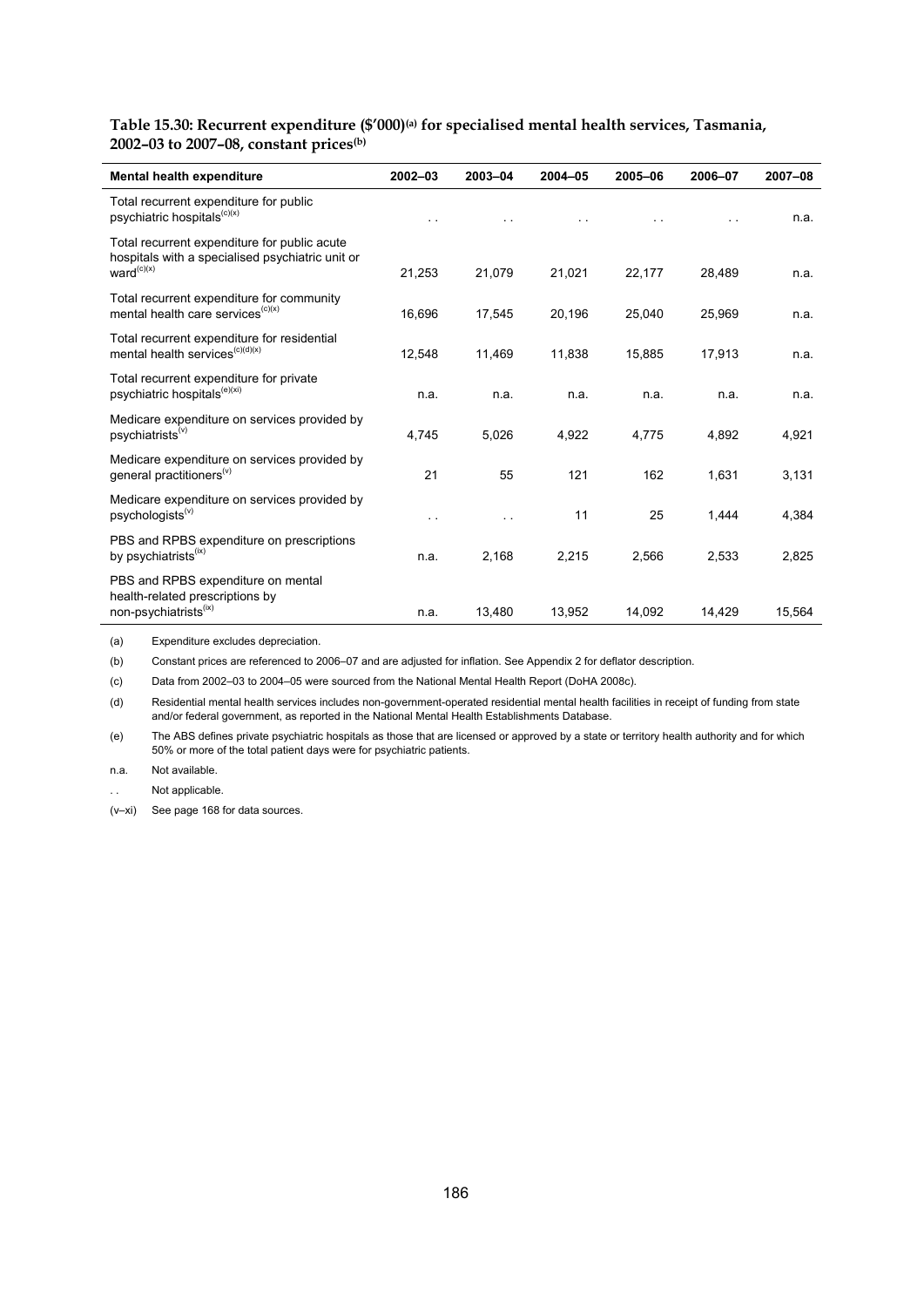# **15.7 Australian Capital Territory**

# **Table 15.31: Mental health services, Australian Capital Territory, 2002–03 to 2007–08**

| <b>Mental health services</b>                                                                              | 2002-03 | 2003-04 | 2004-05 | 2005-06 | 2006-07 | 2007-08 |
|------------------------------------------------------------------------------------------------------------|---------|---------|---------|---------|---------|---------|
| Estimated number of mental health-related                                                                  |         |         |         |         |         |         |
| general practice encounters <sup>(a)(i)</sup>                                                              | 143,804 | 87,966  | 120,213 | 103,178 | 118,128 | 107,769 |
| 95% lower confidence limit                                                                                 | 104,792 | 63,242  | 79,767  | 64,199  | 82,991  | 70,378  |
| 95% upper confidence limit                                                                                 | 182,815 | 112,690 | 160,660 | 142,156 | 153,266 | 145,162 |
| Mental health-related occasions of service in<br>emergency departments in public hospitals <sup>(ii)</sup> | n.a.    | n.a.    | 2,248   | 2,737   | 2,635   | n.a.    |
| Community mental health care service<br>contacts <sup>(iii)</sup>                                          | 178,751 | 167,541 | 198,666 | 210,833 | 207,487 | n.a.    |
| Ambulatory-equivalent mental health-related<br>hospital separations <sup>(iv)</sup>                        | n.a.    | n.a.    | n.a.    | n.a.    | n.a.    | n.a.    |
| With specialised psychiatric care                                                                          | n.a.    | n.a.    | n.a.    | n.a.    | n.a.    | n.a.    |
| Public hospitals                                                                                           | 30      | 4       | 32      | 33      | 35      | n.a.    |
| Private hospitals                                                                                          | n.a.    | n.a.    | n.a.    | n.a.    | n.a.    | n.a.    |
| Without specialised psychiatric care                                                                       | n.a.    | n.a.    | n.a.    | n.a.    | n.a.    | n.a.    |
| Public hospitals                                                                                           | 40      | 102     | 113     | 183     | 185     | n.a.    |
| Private hospitals                                                                                          | n.a.    | n.a.    | n.a.    | n.a.    | n.a.    | n.a.    |
| Medicare-subsidised psychiatrist services <sup>(V)</sup>                                                   | 21,305  | 21,454  | 22,534  | 22,301  | 20,877  | 19,907  |
| Mental health-related hospital separations <sup>(iv)</sup>                                                 | n.a.    | n.a.    | n.a.    | n.a.    | n.a.    | n.a.    |
| With specialised psychiatric care                                                                          | n.a.    | n.a.    | n.a.    | n.a.    | n.a.    | n.a.    |
| Public hospitals                                                                                           | 1,314   | 1,136   | 1,139   | 1,178   | 1,183   | n.a.    |
| Private hospitals                                                                                          | n.a.    | n.a.    | n.a.    | n.a.    | n.a.    | n.a.    |
| Without specialised psychiatric care                                                                       | n.a.    | n.a.    | n.a.    | n.a.    | n.a.    | n.a.    |
| Public hospitals                                                                                           | 222     | 341     | 307     | 335     | 365     | n.a.    |
| Private hospitals                                                                                          | n.a.    | n.a.    | n.a.    | n.a.    | n.a.    | n.a.    |
| Episodes of residential mental health care <sup>(vi)</sup>                                                 | n.a.    | n.a.    | 63      | 60      | 81      | n.a.    |
| SAAP mental health-related closed support<br>periods <sup>(vii)</sup>                                      | 531     | 523     | 408     | 582     | 438     | n.a.    |
| Accommodated                                                                                               | 490     | 481     | 349     | 426     | 294     | n.a.    |
| Supported                                                                                                  | 41      | 42      | 59      | 156     | 144     | n.a.    |
| CSTDA-funded service users with a<br>psychiatric disability <sup>(viii)</sup>                              | n.a.    | 348     | 369     | 320     | 543     | n.a.    |
| Residential care                                                                                           | n.a.    | 34      | 19      | 34      | 83      | n.a.    |
| Non-residential care                                                                                       | n.a.    | 340     | 365     | 317     | 535     | n.a.    |

(a) The estimated number of encounters is based on the proportion of encounters in the BEACH survey of general practice activity that are mental health-related, multiplied by the total number of Medicare services for Non-Referred (GP) Attendances (excluding Practice Nurse items) as reported by the Department of Health and Ageing (DoHA 2008b).

n.a. Not available.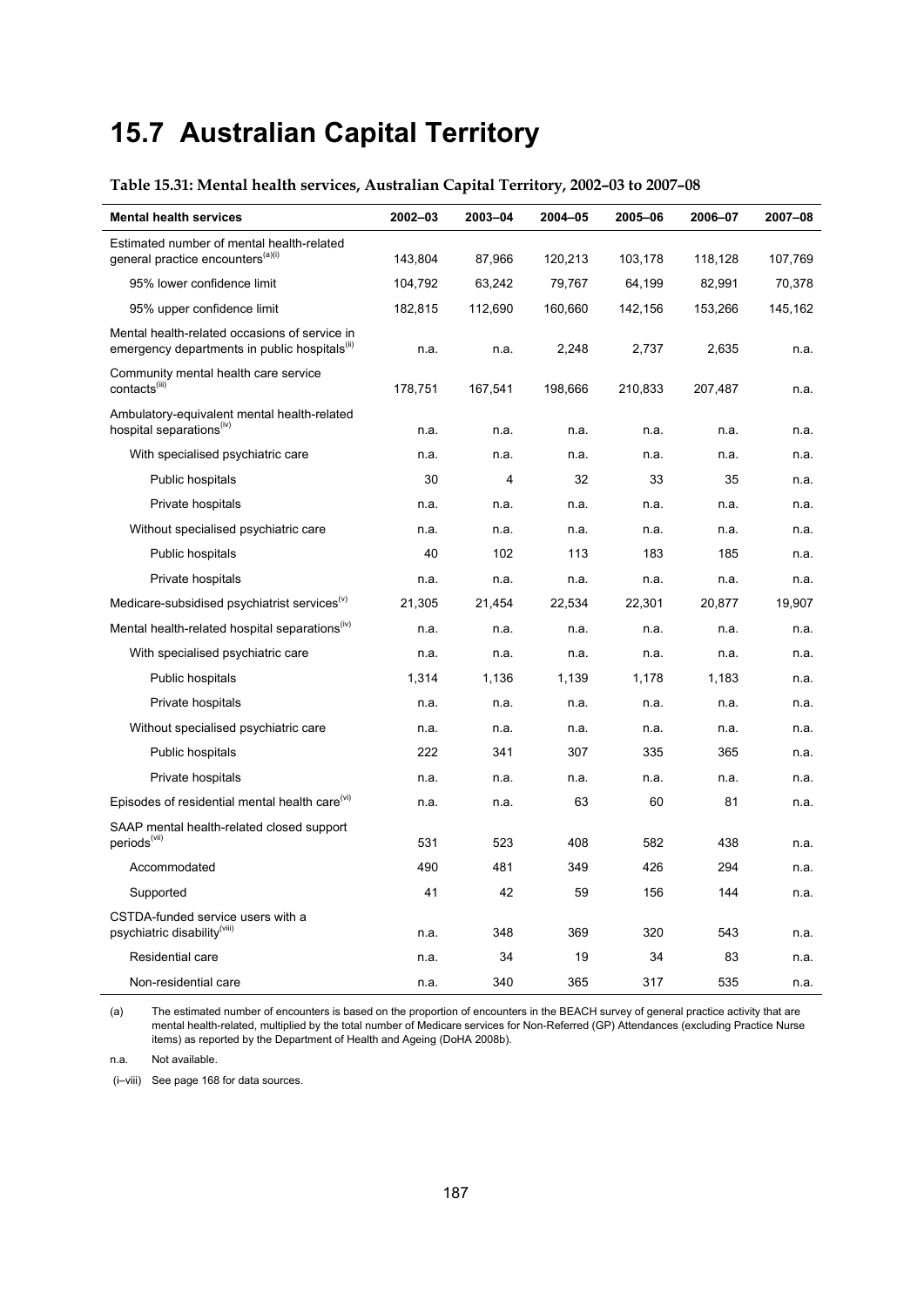| Mental health-related prescriptions                                                  | 2003-04  | 2004-05  | 2005-06  | 2006-07  | 2007-08 |
|--------------------------------------------------------------------------------------|----------|----------|----------|----------|---------|
| PBS and RPBS-subsidised prescriptions by<br>psychiatrists                            | *27.824  | *27.336  | *27.065  | *25.501  | 26.011  |
| PBS and RPBS-subsidised mental health-<br>related prescriptions by non-psychiatrists | *248.628 | *250.696 | *223.548 | *209.537 | 205.664 |
|                                                                                      |          |          |          |          |         |

### **Table 15.32: Mental health-related prescriptions, Australian Capital Territory, 2003–04 to 2007–08(ix)**

\* Indicates where previously published data have been revised.

(ix) See page 168 for data source.

#### **Table 15.33: Mental health facilities, Australian Capital Territory, 2002–03 to 2006–07**

| <b>Mental health facilities</b>                                                      | $2002 - 03$          | 2003-04       | $2004 - 05$          | 2005-06              | 2006-07              |
|--------------------------------------------------------------------------------------|----------------------|---------------|----------------------|----------------------|----------------------|
| Public psychiatric hospitals <sup>(a)(x)</sup>                                       |                      |               |                      |                      |                      |
| Number of hospitals                                                                  | $\ddot{\phantom{1}}$ | $\sim$ $\sim$ | $\ddot{\phantom{1}}$ | $\sim$ $\sim$        | $\ddot{\phantom{1}}$ |
| Average available beds                                                               | $\cdot$ .            | $\cdot$ .     | . .                  | $\ddot{\phantom{1}}$ | . .                  |
| Public acute hospitals with a specialised psychiatric unit or ward <sup>(a)(x)</sup> |                      |               |                      |                      |                      |
| Number of hospitals                                                                  | $\overline{2}$       | 2             | $\mathfrak{p}$       | $\overline{2}$       | 2                    |
| Average available beds                                                               | 45                   | 45            | 44                   | 50                   | 70                   |
| Private psychiatric hospitals <sup>(b)(xi)</sup>                                     |                      |               |                      |                      |                      |
| Number of hospitals                                                                  | $\ddot{\phantom{1}}$ | $\sim$ $\sim$ | $\sim$ $\sim$        | $\sim$ $\sim$        | $\sim$ $\sim$        |
| Average available beds                                                               | . .                  | . .           | $\ddot{\phantom{1}}$ | . .                  | . .                  |
| Government-operated residential mental health services <sup>(x)</sup>                |                      |               |                      |                      |                      |
| Number of services <sup>(c)</sup>                                                    | 1                    |               | 1                    | 1                    |                      |
| Average available beds                                                               | 30                   | 28            | 28                   | 30                   | 30                   |

(a) The number of hospitals reported can be affected by administrative and/or reporting arrangements and is not necessarily a measure of the number of physical hospitals buildings or campuses. Data from 2002–03 to 2004–05 were sourced from the National Public Hospitals Establishments Database and therefore may differ from 2005–06 and 2006–07 data due to definitions and reporting requirements.

(b) The ABS defines private psychiatric hospitals as those that are licensed or approved by a state or territory health authority and for which 50% or more of the total patient days were for psychiatric patients.

(c) The count of government-operated residential mental health services can be affected by administrative and/or reporting arrangements and is not necessarily a measure of the number of service outlets.

Not applicable.

(x–xi) See page 168 for data sources.

# **Table 15.34: Workforce: psychiatrists and psychiatrists-in-training, Australian Capital Territory, 2001–2006(xii)**

| Workforce                                                                    | 2001 | 2002 | 2003 | 2004 | 2005 | 2006           |
|------------------------------------------------------------------------------|------|------|------|------|------|----------------|
| Full-time-equivalent employed psychiatrists<br>and psychiatrists-in-training | 45   | 56   | 50   | 44   | 63   | 4 <sup>1</sup> |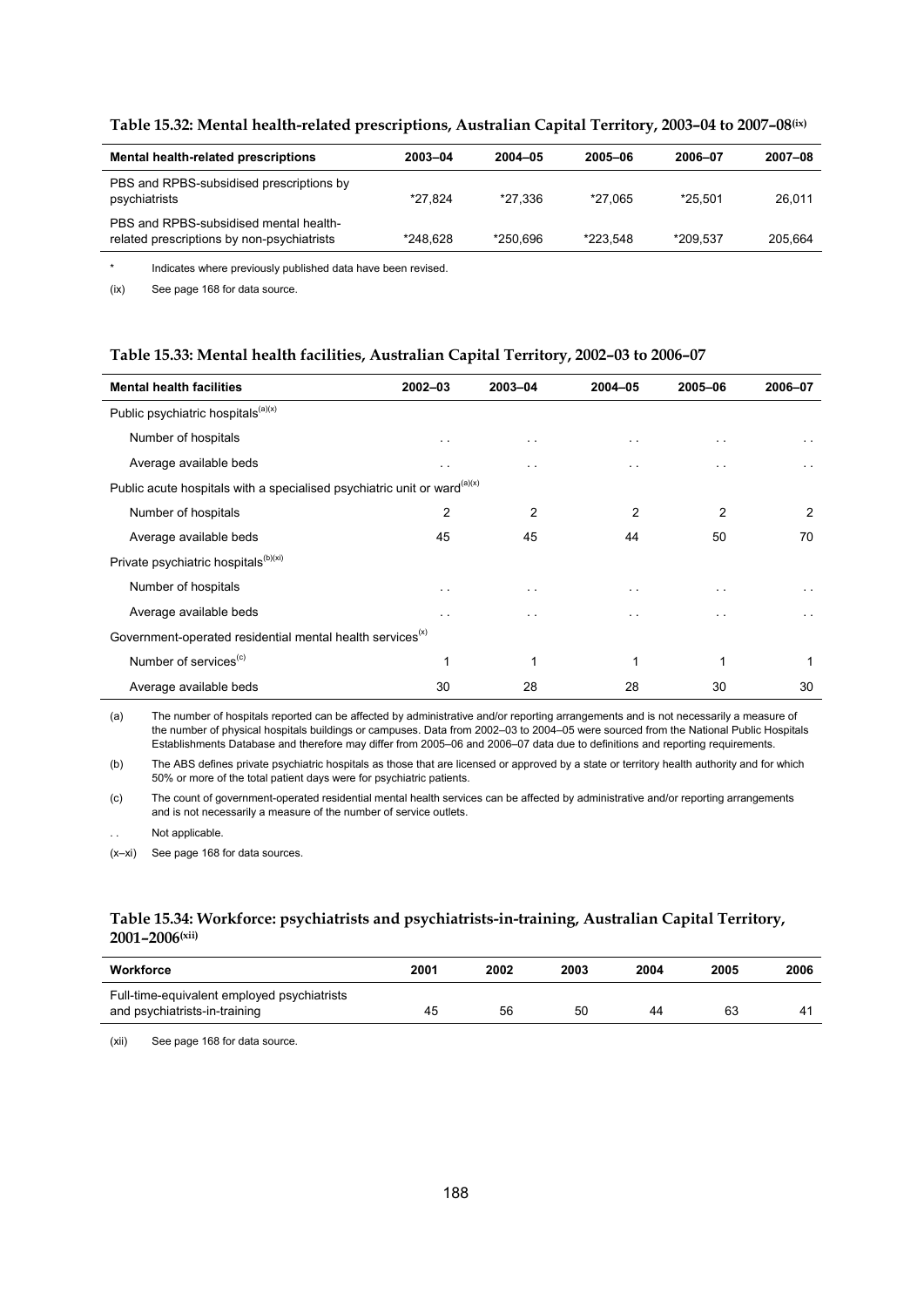**Table 15.35: Recurrent expenditure (\$'000)(a) for specialised mental health services, Australian Capital Territory, 2002–03 to 2007–08, constant prices(b)**

| Mental health expenditure                                                                                           | $2002 - 03$ | 2003-04 | 2004-05 | 2005-06 | 2006-07 | 2007-08 |
|---------------------------------------------------------------------------------------------------------------------|-------------|---------|---------|---------|---------|---------|
| Total recurrent expenditure for public<br>psychiatric hospitals <sup>(c)(x)</sup>                                   |             |         |         |         |         | n.a.    |
| Total recurrent expenditure for public acute<br>hospitals with a specialised psychiatric unit or<br>$ward^{(c)(x)}$ | 9,347       | 10,111  | 8,875   | 9,364   | 13,345  | n.a.    |
| Total recurrent expenditure for community<br>mental health care services <sup>(c)(x)</sup>                          | 19,907      | 21,444  | 25,656  | 24,939  | 27,418  | n.a.    |
| Total recurrent expenditure for residential<br>mental health services <sup><math>(c)(d)(x)</math></sup>             | 5,899       | 6,899   | 6,516   | 6,205   | 6.906   | n.a.    |
| Total recurrent expenditure for private<br>psychiatric hospitals <sup>(e)(xi)</sup>                                 |             |         |         |         |         | n.a.    |
| Medicare expenditure on services provided by<br>psychiatrists <sup>(v)</sup>                                        | 2,375       | 2,474   | 2,900   | 2,989   | 2,914   | 2,948   |
| Medicare expenditure on services provided by<br>general practitioners <sup>(v)</sup>                                | 27          | 11      | 14      | 23      | 1,024   | 2,076   |
| Medicare expenditure on services provided by<br>psychologists <sup>(v)</sup>                                        | $\sim$      | . .     | 9       | 25      | 817     | 3,111   |
| PBS and RPBS expenditure on prescriptions<br>by psychiatrists <sup>(ix)</sup>                                       | n.a.        | 1,700   | 1,786   | 2,052   | 2,078   | 2,141   |
| PBS and RPBS expenditure on mental<br>health-related prescriptions by<br>non-psychiatrists <sup>(ix)</sup>          | n.a.        | 6,885   | 6,741   | 6,121   | 6,142   | 6,672   |

(a) Expenditure excludes depreciation.

(b) Constant prices are referenced to 2006–07 and are adjusted for inflation. See Appendix 2 for deflator description.

(c) Data from 2002–03 to 2004–05 were sourced from the National Mental Health Report (DoHA 2008c).

(d) Residential mental health services includes non-government-operated residential mental health facilities in receipt of funding from state and/or federal government, as reported in the National Mental Health Establishments Database.

(e) The ABS defines private psychiatric hospitals as those that are licensed or approved by a state or territory health authority and for which 50% or more of the total patient days were for psychiatric patients.

n.a. Not available.

Not applicable.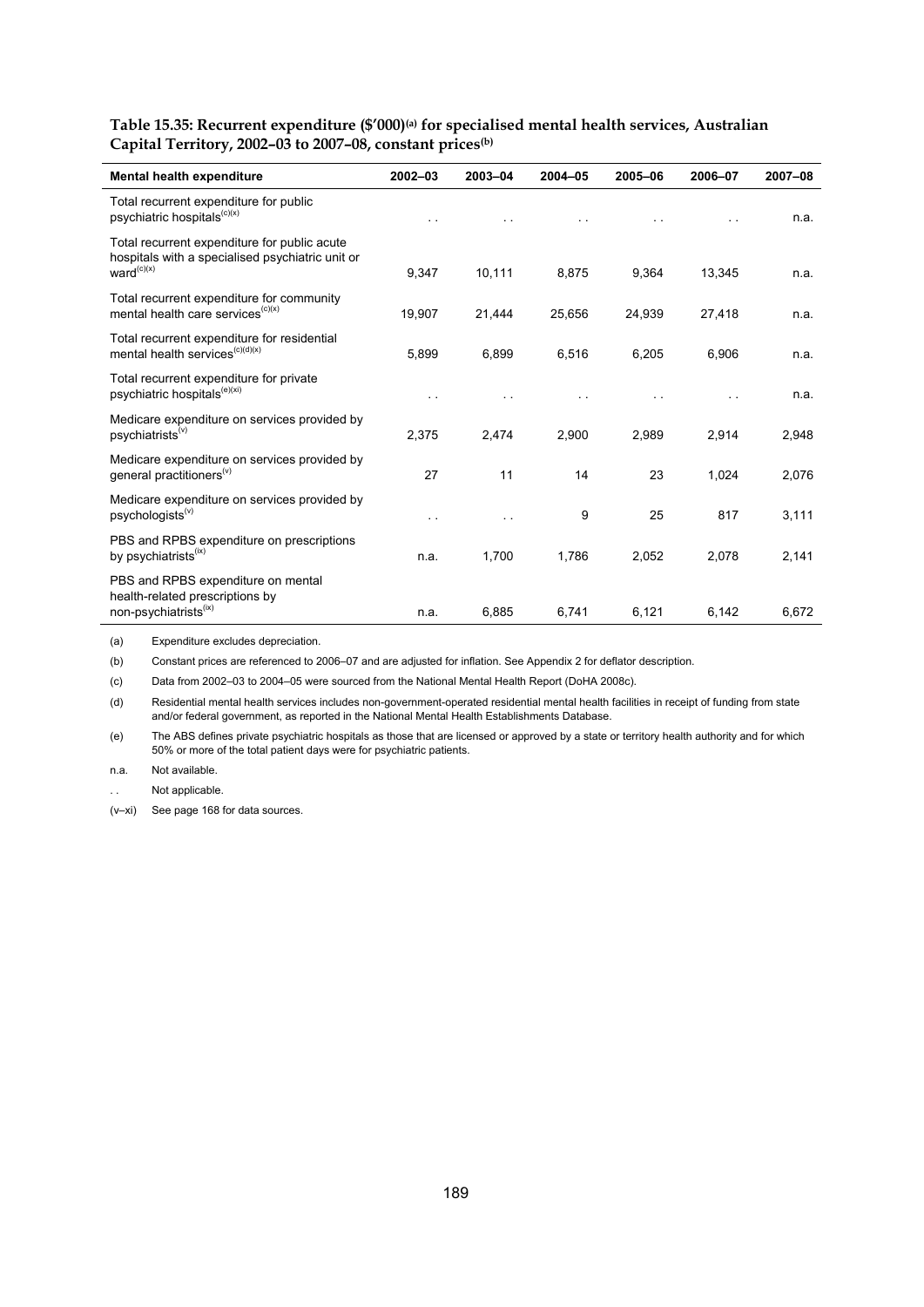# **15.8 Northern Territory**

# **Table 15.36: Mental health services, Northern Territory, 2002–03 to 2007–08**

| <b>Mental health services</b>                                                                              | 2002-03       | 2003-04   | 2004-05       | 2005-06   | 2006-07 | 2007-08 |
|------------------------------------------------------------------------------------------------------------|---------------|-----------|---------------|-----------|---------|---------|
| Estimated number of mental health-related                                                                  |               |           |               |           |         |         |
| general practice encounters <sup>(a)(i)</sup>                                                              | 60,364        | 38,128    | 39,302        | 55,625    | 44,957  | 48,338  |
| 95% lower confidence limit                                                                                 | 36,689        | 17,097    | 26,406        | 25,235    | 24,320  | 35,100  |
| 95% upper confidence limit                                                                                 | 84,039        | 59,158    | 52,198        | 86,015    | 65,594  | 61,577  |
| Mental health-related occasions of service in<br>emergency departments in public hospitals <sup>(ii)</sup> | n.a.          | n.a.      | 2,703         | 3,482     | 3,524   | n.a.    |
| Community mental health care service<br>contacts <sup>(iii)</sup>                                          | 22,656        | 26,054    | 36,377        | 36,356    | 37,785  | n.a.    |
| Ambulatory-equivalent mental health-related<br>hospital separations <sup>(iv)</sup>                        | n.a.          | n.a.      | n.a.          | n.a.      | n.a.    | n.a.    |
| With specialised psychiatric care                                                                          | n.a.          | n.a.      | n.a.          | n.a.      | n.a.    | n.a.    |
| Public hospitals                                                                                           | 28            | 27        | 25            | 27        | 22      | n.a.    |
| Private hospitals                                                                                          | n.a.          | n.a.      | n.a.          | n.a.      | n.a.    | n.a.    |
| Without specialised psychiatric care                                                                       | n.a.          | n.a.      | n.a.          | n.a.      | n.a.    | n.a.    |
| Public hospitals                                                                                           | 88            | 71        | 97            | 142       | 188     | n.a.    |
| Private hospitals                                                                                          | n.a.          | n.a.      | n.a.          | n.a.      | n.a.    | n.a.    |
| Medicare-subsidised psychiatrist services <sup>(v)</sup>                                                   | 4,722         | 4,722     | 4,887         | 4,474     | 4,370   | 3,918   |
| Mental health-related hospital separations <sup>(iv)</sup>                                                 | n.a.          | n.a.      | n.a.          | n.a.      | n.a.    | n.a.    |
| With specialised psychiatric care                                                                          | n.a.          | n.a.      | n.a.          | n.a.      | n.a.    | n.a.    |
| Public hospitals                                                                                           | 826           | 926       | 1,174         | 1,146     | 984     | n.a.    |
| Private hospitals                                                                                          | n.a.          | n.a.      | n.a.          | n.a.      | n.a.    | n.a.    |
| Without specialised psychiatric care                                                                       | n.a.          | n.a.      | n.a.          | n.a.      | n.a.    | n.a.    |
| Public hospitals                                                                                           | 312           | 321       | 329           | 453       | 455     | n.a.    |
| Private hospitals                                                                                          | n.a.          | n.a.      | n.a.          | n.a.      | n.a.    | n.a.    |
| Episodes of residential mental health care <sup>(vi)</sup>                                                 | $\sim$ $\sim$ | $\ddotsc$ | $\sim$ $\sim$ | $\ddotsc$ | 9       | n.a.    |
| SAAP mental health-related closed support<br>periods <sup>(vii)</sup>                                      | 215           | 179       | 135           | 747       | 554     | n.a.    |
| Accommodated                                                                                               | 166           | 146       | 94            | 600       | 442     | n.a.    |
| Supported                                                                                                  | 49            | 33        | 41            | 147       | 112     | n.a.    |
| CSTDA-funded service users with a<br>psychiatric disability(viii)                                          | n.a.          | 145       | 129           | 103       | 157     | n.a.    |
| Residential care                                                                                           | n.a.          | 26        | 21            | 22        | 18      | n.a.    |
| Non-residential care                                                                                       | n.a.          | 133       | 116           | 87        | 147     | n.a.    |

(a) The estimated number of encounters is based on the proportion of encounters in the BEACH survey of general practice activity that are mental health-related, multiplied by the total number of Medicare services for Non-Referred (GP) Attendances (excluding Practice Nurse items) as reported by the Department of Health and Ageing (DoHA 2008b).

n.a. Not available.

. . Not applicable.

\* Indicates where previously published data have been revised.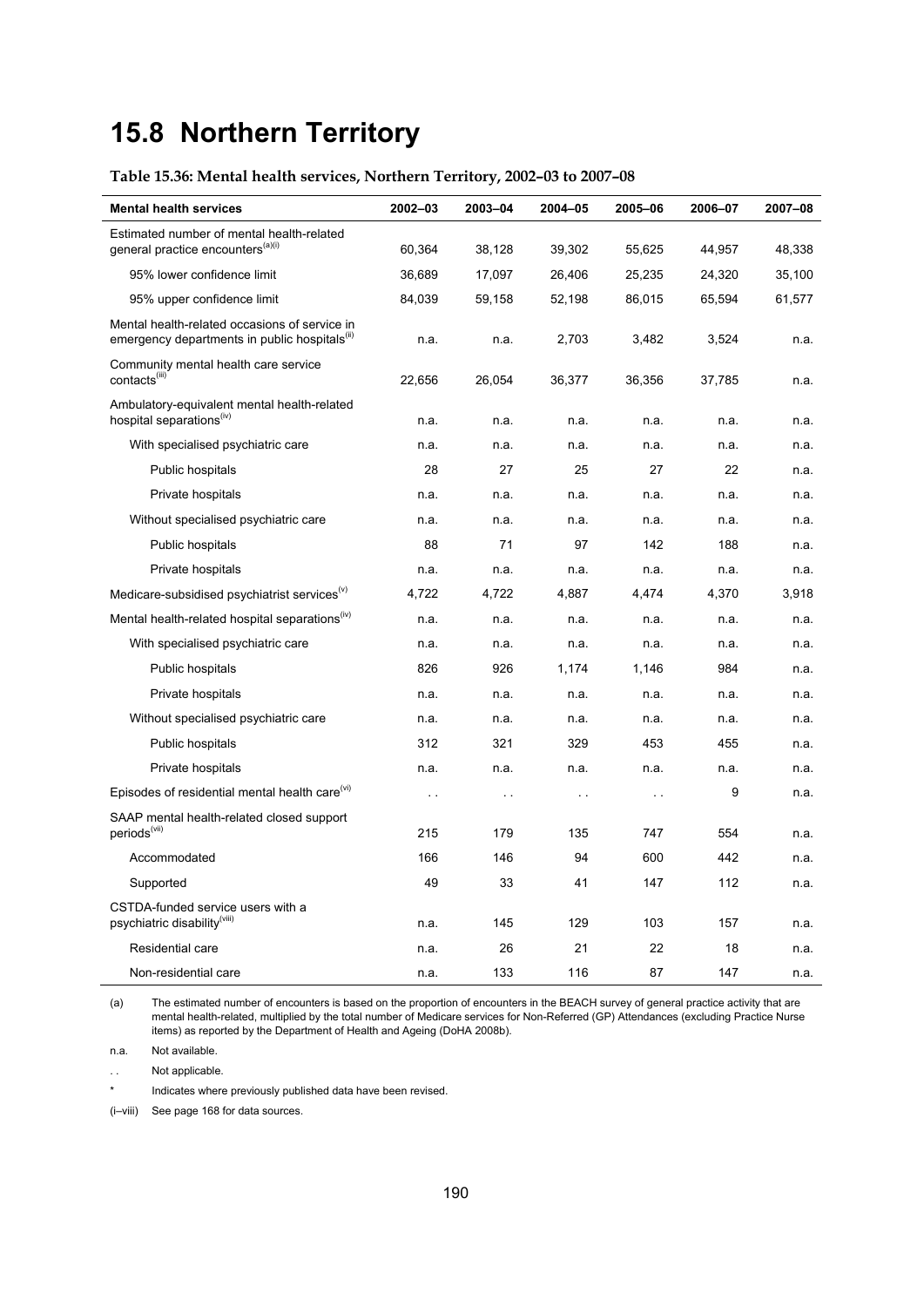| Mental health-related prescriptions                                                  | 2003-04 | 2004-05 | 2005-06 | 2006-07 | 2007-08 |
|--------------------------------------------------------------------------------------|---------|---------|---------|---------|---------|
| PBS and RPBS-subsidised prescriptions by<br>psychiatrists                            | *4.980  | *4.841  | *4.181  | *4.079  | 4.492   |
| PBS and RPBS-subsidised mental health-<br>related prescriptions by non-psychiatrists | *62.767 | *67.869 | *67.159 | *63.838 | 61.915  |

### **Table 15.37: Mental health-related prescriptions, Northern Territory, 2003–04 to 2007–08(ix)**

\* Indicates where previously published data have been revised.

(ix) See page 168 for data source.

### **Table 15.38: Mental health facilities, Northern Territory, 2002–03 to 2006–07**

| <b>Mental health facilities</b>                                                      | $2002 - 03$    | 2003-04              | 2004-05        | 2005-06              | 2006-07       |
|--------------------------------------------------------------------------------------|----------------|----------------------|----------------|----------------------|---------------|
| Public psychiatric hospitals <sup>(a)(x)</sup>                                       |                |                      |                |                      |               |
| Number of hospitals                                                                  | $\sim$ $\sim$  | $\sim$ $\sim$        | $\sim$ $\sim$  | $\sim$               | $\sim$ $\sim$ |
| Average available beds                                                               | $\sim$ $\sim$  | $\ddot{\phantom{1}}$ | $\cdot$ .      | . .                  | $\sim$ $\sim$ |
| Public acute hospitals with a specialised psychiatric unit or ward <sup>(a)(x)</sup> |                |                      |                |                      |               |
| Number of hospitals                                                                  | $\overline{2}$ | 2                    | $\overline{2}$ | $\overline{2}$       | 2             |
| Average available beds                                                               | 32             | 31                   | 32             | 32                   | 34            |
| Private psychiatric hospitals <sup>(b)(xi)</sup>                                     |                |                      |                |                      |               |
| Number of hospitals                                                                  | $\sim$         | $\sim$ $\sim$        | $\sim$ $\sim$  | $\sim$               | $\sim$ $\sim$ |
| Average available beds                                                               | $\sim$ $\sim$  | $\sim$ $\sim$        | $\sim$ $\sim$  | $\ddot{\phantom{1}}$ | $\sim$ $\sim$ |
| Government-operated residential mental health services <sup>(x)</sup>                |                |                      |                |                      |               |
| Number of services <sup>(c)</sup>                                                    | $\sim$ $-$     | $\sim$ $-$           | $\sim$ $\sim$  | $\sim$ $\sim$        | $\sim$ $\sim$ |
| Average available beds                                                               | $\sim$         | $\sim$ $\sim$        | $\sim$         | $\sim$               | $\sim$ $\sim$ |

(a) The number of hospitals reported can be affected by administrative and/or reporting arrangements and is not necessarily a measure of the number of physical hospitals buildings or campuses. Data from 2002–03 to 2004–05 were sourced from the National Public Hospitals Establishments Database and therefore may differ from 2005–06 and 2006–07 data due to definitions and reporting requirements.

(b) The ABS defines private psychiatric hospitals as those that are licensed or approved by a state or territory health authority and for which 50% or more of the total patient days were for psychiatric patients.

(c) The count of government-operated residential mental health services can be affected by administrative and/or reporting arrangements and is not necessarily a measure of the number of service outlets.

Not applicable.

(x–xi) See page 168 for data sources.

### **Table 15.39: Workforce: psychiatrists and psychiatrists-in-training, Northern Territory, 2001–2006(xii)**

| Workforce                                                                    | 2001 | 2002 | 2003 | 2004 | 2005 | 2006 |
|------------------------------------------------------------------------------|------|------|------|------|------|------|
| Full-time-equivalent employed psychiatrists<br>and psychiatrists-in-training | 20   | 29   | 36   | 20   | 25   | n.p. |
|                                                                              |      |      |      |      |      |      |

(xii) See page 168 for data source.

n.p. Not published.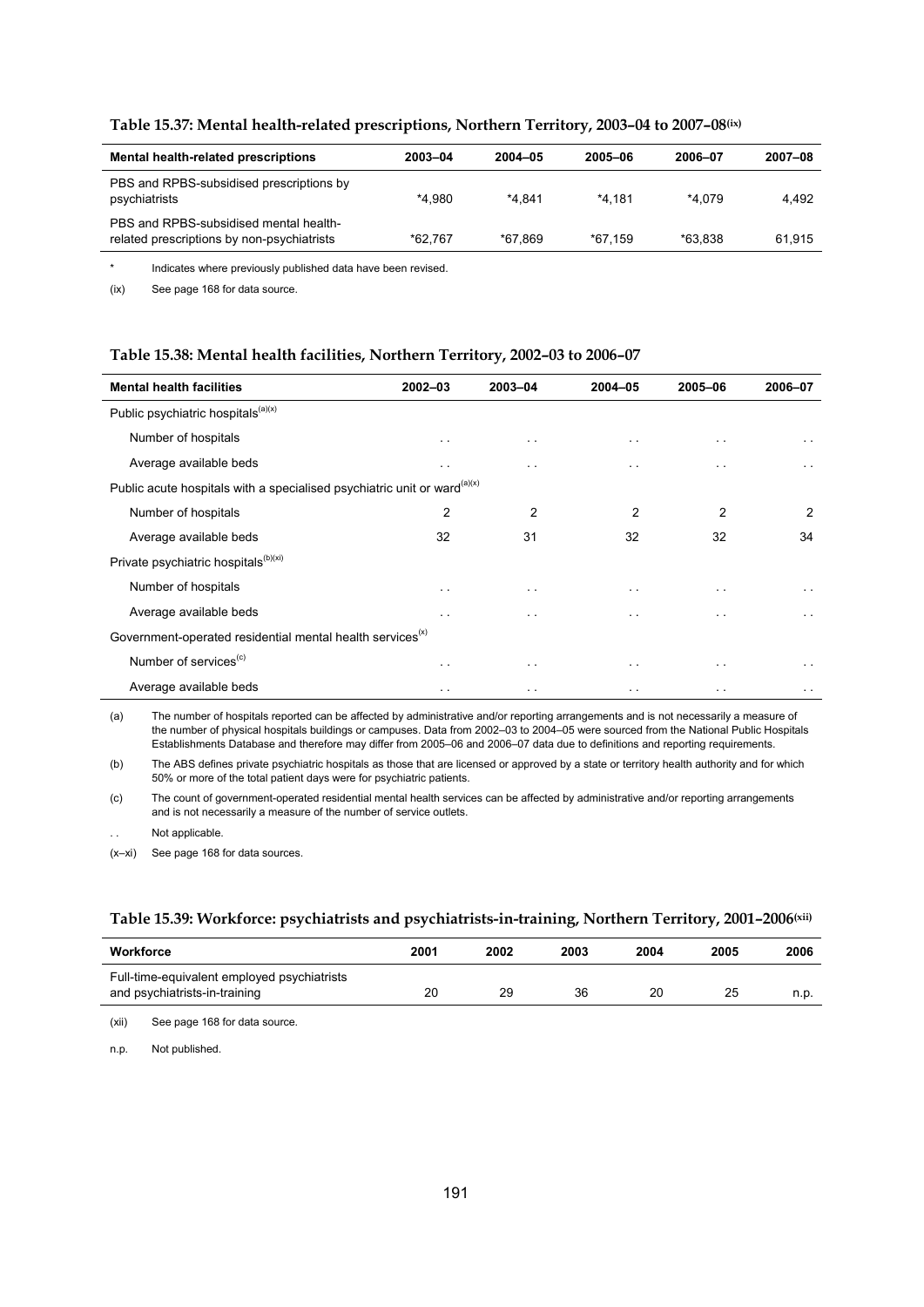Table 15.40: Recurrent expenditure (\$'000)<sup>(a)</sup> for specialised mental health services, Northern **Territory, 2002–03 to 2007–08, constant prices(b)**

| Mental health expenditure                                                                                                  | $2002 - 03$          | 2003-04              | $2004 - 05$ | 2005-06 | 2006-07 | 2007-08 |
|----------------------------------------------------------------------------------------------------------------------------|----------------------|----------------------|-------------|---------|---------|---------|
| Total recurrent expenditure for public<br>psychiatric hospitals <sup>(c)(x)</sup>                                          | $\cdot$ .            |                      |             |         |         | n.a.    |
| Total recurrent expenditure for public acute<br>hospitals with a specialised psychiatric unit or<br>ward <sup>(c)(x)</sup> | 9,415                | 10,376               | 10,500      | 10,776  | 10,297  | n.a.    |
| Total recurrent expenditure for community<br>mental health care services <sup>(c)(x)</sup>                                 | 9,454                | 11,100               | 13,045      | 13,000  | 15,240  | n.a.    |
| Total recurrent expenditure for residential<br>mental health services <sup>(c)(d)(x)</sup>                                 | 297                  | 240                  | 247         | 280     | 349     | n.a.    |
| Total recurrent expenditure for private<br>psychiatric hospitals <sup>(e)(xi)</sup>                                        | $\ddot{\phantom{0}}$ |                      |             |         |         | n.a.    |
| Medicare expenditure on services provided by<br>psychiatrists <sup>(v)</sup>                                               | 443                  | 473                  | 494         | 405     | 455     | 454     |
| Medicare expenditure on services provided by<br>general practitioners <sup>(v)</sup>                                       | 4                    | 21                   | 19          | 21      | 321     | 627     |
| Medicare expenditure on services provided by<br>psychologists <sup>(v)</sup>                                               | . .                  | $\ddot{\phantom{1}}$ | $\mathbf 1$ | 1       | 141     | 494     |
| PBS and RPBS expenditure on prescriptions<br>by psychiatrists <sup>(ix)</sup>                                              | n.a.                 | 276                  | 267         | 264     | 288     | 330     |
| PBS and RPBS expenditure on mental<br>health-related prescriptions by<br>non-psychiatrists <sup>(ix)</sup>                 | n.a.                 | 1,741                | 1,917       | 2,034   | 2,157   | 2,343   |

(a) Expenditure excludes depreciation.

(b) Constant prices are referenced to 2006–07 and are adjusted for inflation. See Appendix 2 for deflator description.

(c) Data from 2002–03 to 2004–05 were sourced from the National Mental Health Report (DoHA 2008c).

(d) Residential mental health services includes non-government-operated residential mental health facilities in receipt of funding from state and/or federal government, as reported in the National Mental Health Establishments Database.

(e) The ABS defines private psychiatric hospitals as those that are licensed or approved by a state or territory health authority and for which 50% or more of the total patient days were for psychiatric patients.

n.a. Not available.

Not applicable.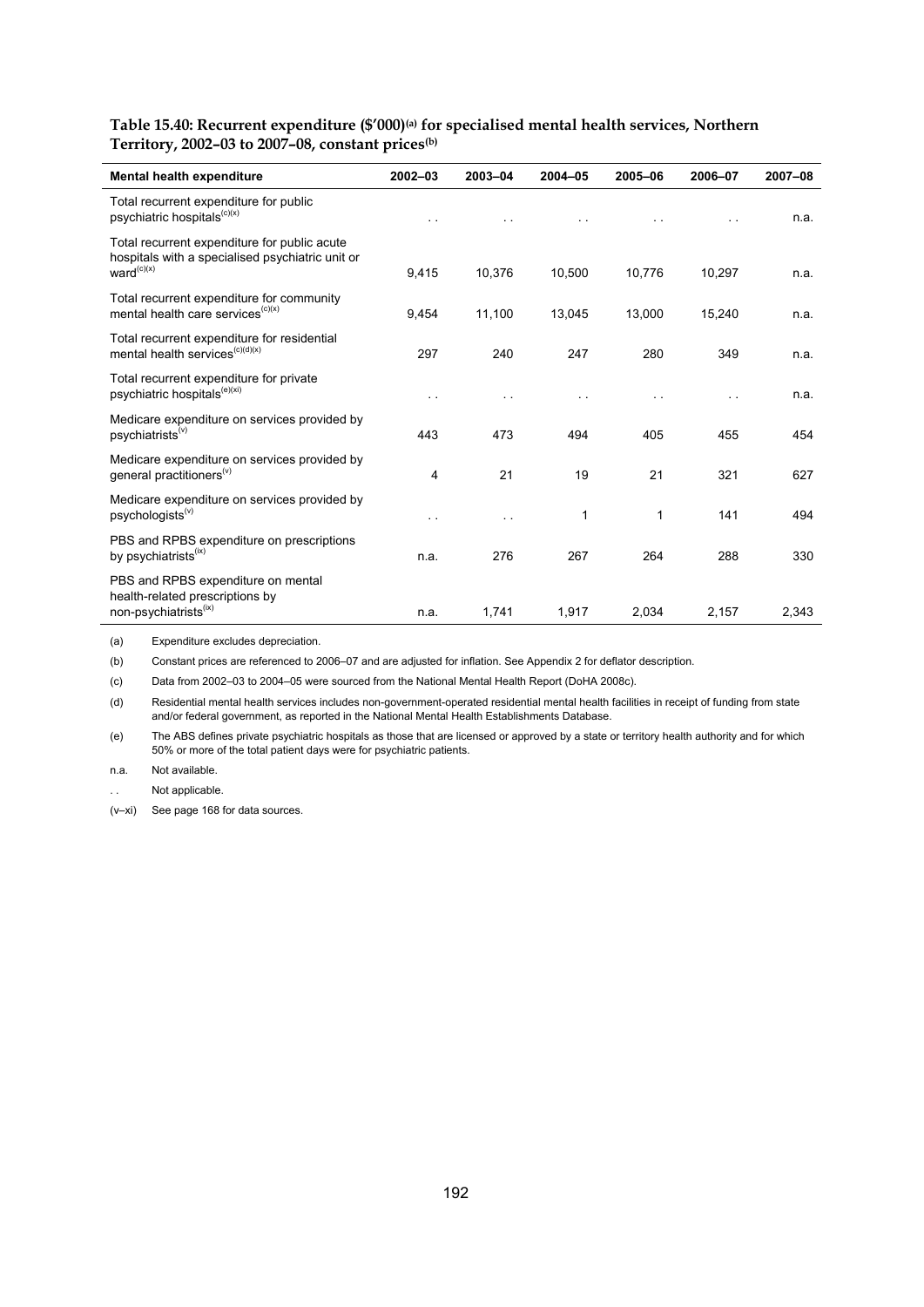# **15.9 Australia**

# **Table 15.41: Mental health services, Australia, 2002–03 to 2007–08**

| <b>Mental health services</b>                                                                                 | 2002-03   | 2003-04    | 2004-05    | 2005-06    | 2006-07    | 2007-08    |
|---------------------------------------------------------------------------------------------------------------|-----------|------------|------------|------------|------------|------------|
| Estimated number of mental health-related                                                                     |           |            |            |            |            |            |
| general practice encounters <sup>(a)(i)</sup>                                                                 | 9,467,000 | 9,974,000  | 10,591,000 | 10,624,000 | 10,713,000 | 11,862,000 |
| 95% lower confidence limit                                                                                    | 9,024,000 | 9,516,000  | 10,067,000 | 10,074,000 | 10,261,000 | 11,280,000 |
| 95% upper confidence limit                                                                                    | 9,909,000 | 10,433,000 | 11,117,000 | 11,174,000 | 11,165,000 | 12,375,000 |
| Mental health-related occasions of service<br>in emergency departments in public<br>hospitals <sup>(ii)</sup> | n.a.      | n.a.       | *138,729   | *149,566   | 178,595    | n.a.       |
| Community mental health care service<br>contacts <sup>(iii)</sup>                                             | 4,672,423 | 4,911,735  | 5,108,524  | 5,665,408  | 5,966,277  | n.a.       |
| Ambulatory-equivalent mental<br>health-related hospital separations <sup>(iv)</sup>                           | 108,946   | 111,581    | 116,787    | 117,924    | 120,602    | n.a.       |
| With specialised psychiatric care                                                                             | 87,219    | 86,765     | 92,369     | 93,202     | 92,304     | n.a.       |
| Public hospitals                                                                                              | 13,966    | 13,349     | 12,285     | 8,994      | 6,484      | n.a.       |
| Private hospitals                                                                                             | 73,253    | 73,416     | 80,084     | 84,208     | 85,820     | n.a.       |
| Without specialised psychiatric care                                                                          | 21,727    | 24,816     | 24,418     | 24,722     | 28,298     | n.a.       |
| Public hospitals                                                                                              | 12,222    | 13,249     | 14,248     | 15,379     | 17,795     | n.a.       |
| Private hospitals                                                                                             | 9,505     | 11,567     | 10,170     | 9,343      | 10,503     | n.a.       |
| Medicare-subsidised psychiatrist<br>services <sup>(v)</sup>                                                   | 2,065,075 | 2,028,458  | 2,007,218  | 2,015,941  | 1,986,533  | 1,949,702  |
| Mental health-related hospital<br>separations <sup>(iv)</sup>                                                 | 192,169   | 197,712    | 199,353    | 204,186    | 209,356    | n.a.       |
| With specialised psychiatric care                                                                             | 113,045   | 116,725    | 116,852    | 118,733    | 122,132    | n.a.       |
| Public hospitals                                                                                              | 87,343    | 90,230     | 89,059     | 89,274     | 92,509     | n.a.       |
| Private hospitals                                                                                             | 25,702    | 26,495     | 27,793     | 29,459     | 29,623     | n.a.       |
| Without specialised psychiatric care                                                                          | 79,124    | 80,987     | 82,501     | 85,453     | 87,224     | n.a.       |
| Public hospitals                                                                                              | 67,662    | 69,135     | 72,111     | 75,965     | 77,213     | n.a.       |
| Private hospitals                                                                                             | 11,462    | 11,852     | 10,390     | 9,488      | 10,011     | n.a.       |
| Episodes of residential mental health<br>care <sup>(vi)</sup>                                                 | n.a.      | n.a.       | 2,194      | 2,345      | 2,531      | n.a.       |
| SAAP mental health-related closed<br>support periods $^{(\forall ii)}$                                        | 10,754    | 12,024     | 12,227     | 20,392     | 23,678     | n.a.       |
| Accommodated                                                                                                  | 7,017     | 7,003      | 7,634      | 11,069     | 10,908     | n.a.       |
| Supported                                                                                                     | 3,737     | 5,021      | 4,593      | 9,323      | 12,770     | n.a.       |
| CSTDA-funded service users with a<br>psychiatric disability <sup>(viii)</sup>                                 | n.a.      | 24,753     | 35,599     | 38,086     | 47,658     | n.a.       |
| Residential care                                                                                              | n.a.      | 2,958      | 3,014      | 2,959      | 3,397      | n.a.       |
| Non-residential care                                                                                          | n.a.      | 24,108     | 34,833     | 37,309     | 46,848     | n.a.       |

(a) The estimated number of encounters is based on the proportion of encounters in the BEACH survey of general practice activity that are mental health-related, multiplied by the total number of Medicare services for Non-Referred (GP) Attendances (excluding Practice Nurse items) as reported by the Department of Health and Ageing (DoHA 2008b).

n.a. Not available.

Indicates where previously published data have been revised.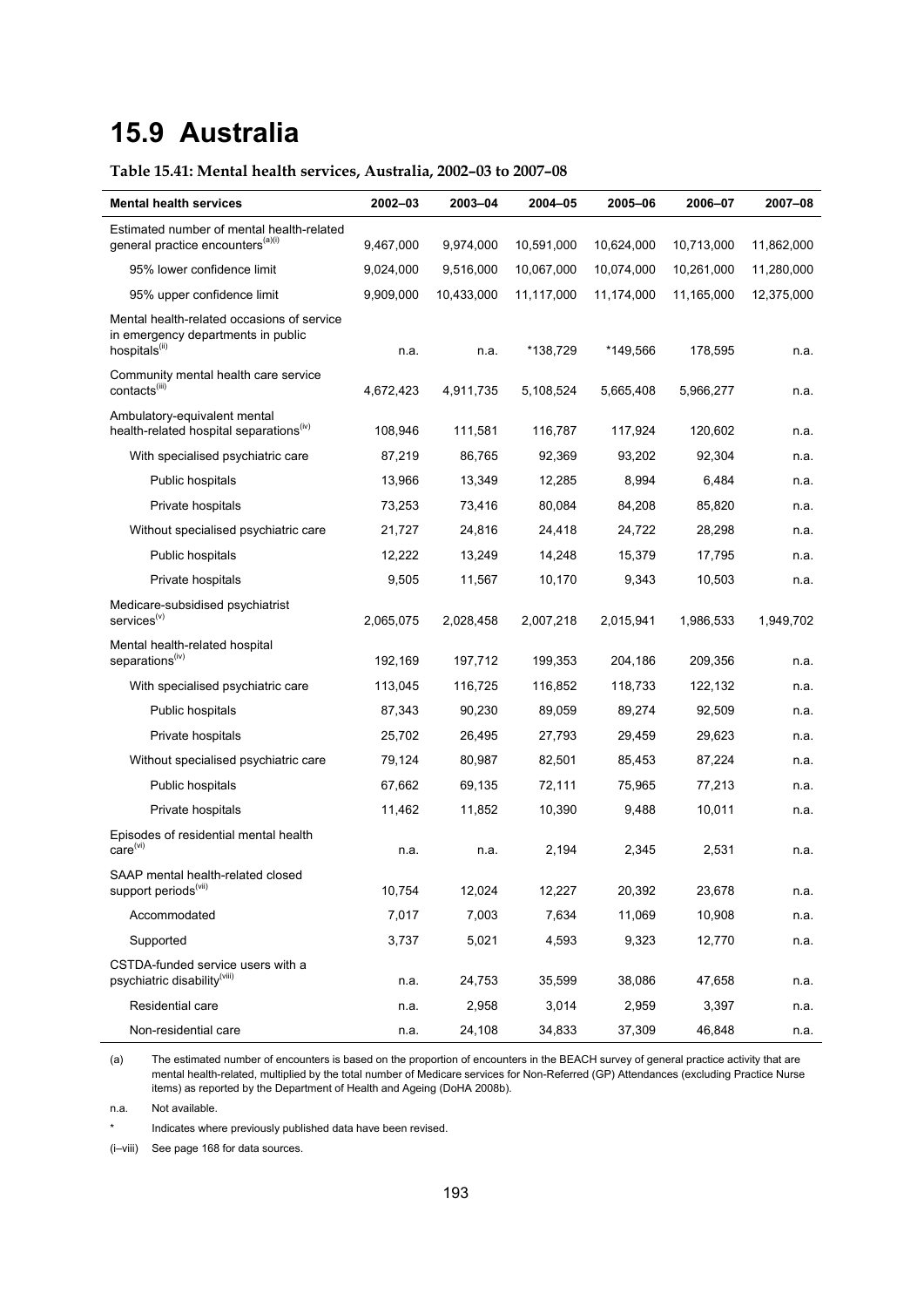| Mental health-related prescriptions                                                     | 2003-04     | $2004 - 05$ | 2005-06     | 2006-07     | 2007-08    |
|-----------------------------------------------------------------------------------------|-------------|-------------|-------------|-------------|------------|
| PBS and RPBS-subsidised<br>prescriptions by psychiatrists                               | *1.968.587  | *1.998.898  | *1.956.249  | *1.951.215  | 1,917,525  |
| PBS and RPBS-subsidised mental<br>health-related prescriptions by non-<br>psychiatrists | *18,672,535 | *19.292.528 | *18.893.831 | *18.681.864 | 18.432.124 |

\* Indicates where previously published data have been revised.

(ix) See page 168 for data source.

#### **Table 15.43: Mental health facilities, Australia, 2002–03 to 2006–07**

| <b>Mental health facilities</b>                                                      | $2002 - 03$ | 2003-04 | 2004-05 | 2005-06  | 2006-07 |  |  |  |
|--------------------------------------------------------------------------------------|-------------|---------|---------|----------|---------|--|--|--|
| Public psychiatric hospitals <sup>(a)(x)</sup>                                       |             |         |         |          |         |  |  |  |
| Number of hospitals                                                                  | 19          | 20      | 20      | 15       | 16      |  |  |  |
| Average available beds                                                               | 2,523       | 2,560   | 2,487   | $*2,255$ | 2,211   |  |  |  |
| Public acute hospitals with a specialised psychiatric unit or ward <sup>(a)(x)</sup> |             |         |         |          |         |  |  |  |
| Number of hospitals                                                                  | 128         | 124     | 122     | 136      | 136     |  |  |  |
| Average available beds                                                               | 3,281       | 3,458   | 3,450   | *4,016   | 4,196   |  |  |  |
| Private psychiatric hospitals <sup>(b)(xi)</sup>                                     |             |         |         |          |         |  |  |  |
| Number of hospitals                                                                  | 25          | 25      | 26      | 26       | 25      |  |  |  |
| Average available beds                                                               | 1,463       | 1,441   | 1,512   | 1,573    | 1,554   |  |  |  |
| Government-operated residential mental health services <sup>(c)(x)</sup>             |             |         |         |          |         |  |  |  |
| Number of services <sup>(d)</sup>                                                    | 50          | 52      | 46      | 77       | 81      |  |  |  |
| Average available beds                                                               | 1,241       | 1,246   | 1,226   | 1,430    | 1,490   |  |  |  |

(a) The number of hospitals reported can be affected by administrative and/or reporting arrangements and is not necessarily a measure of the number of physical hospitals buildings or campuses. Data from 2002–03 to 2004–05 were sourced from the National Public Hospitals Establishments Database and therefore may differ from 2005–06 and 2006–07 data due to definitions and reporting requirements.

(b) The ABS defines private psychiatric hospitals as those that are licensed or approved by a state or territory health authority and for which 50% or more of the total patient days were for psychiatric patients.

(c) Data from 2002–03 to 2004–05 was sourced from the National Residential Mental Health Care Database (NRHD). The number of establishments providing residential care services reported to the National Mental Health Establishments Database (NMHED) is larger than the number of establishments reporting to the NRMHCD due to Victoria reporting specialised aged care residential services in the NMHED that are not in scope for the NRMHCD.

(d) The count of government-operated residential mental health services can be affected by administrative and/or reporting arrangements and is not necessarily a measure of the number of service outlets.

Indicates where previously published data have been revised.

(x–xi) See page 168 for data sources.

### **Table 15.44: Workforce: psychiatrists and psychiatrists-in-training, Australia, 2001–2006(xii)**

| Workforce                                                                    | 2001  | 2002  | 2003  | 2004  | 2005  | 2006  |
|------------------------------------------------------------------------------|-------|-------|-------|-------|-------|-------|
| Full-time-equivalent employed psychiatrists<br>and psychiatrists-in-training | 3.066 | 3.257 | 3.328 | 3.392 | 3.398 | 3.472 |